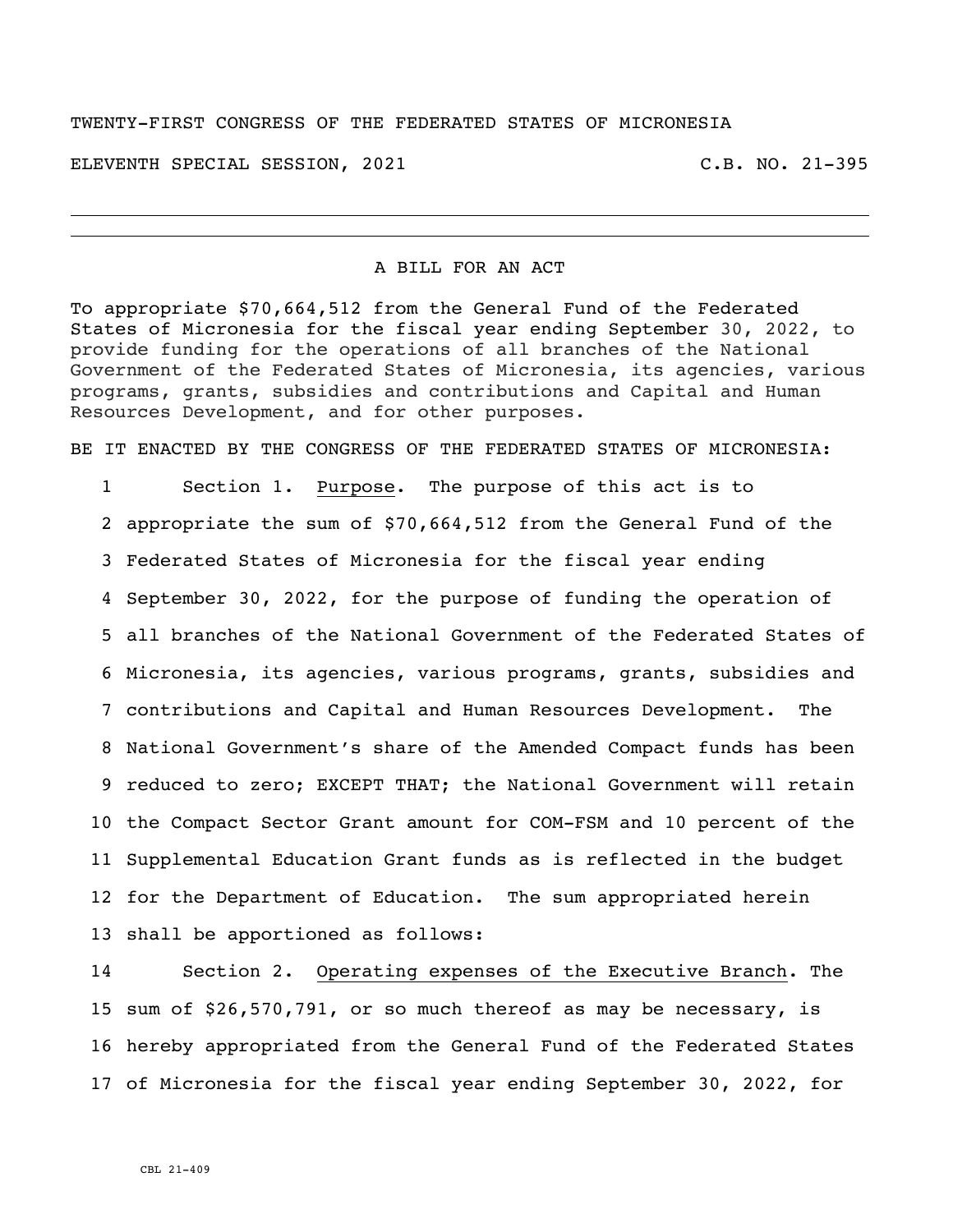C.B. NO. 21-395

|    | 1 the purpose of funding the operation of the Executive Branch of |  |
|----|-------------------------------------------------------------------|--|
|    | 2 the National Government during the fiscal year. Of the total    |  |
| 3  | amount of funds appropriated herein, \$366,598 shall be deemed to |  |
| 4  | come from funds available under Supplemental Education Grant. The |  |
| 5  | sum appropriated by this section shall be apportioned as follows: |  |
| 6  | (1) Office of the President.                                      |  |
| 7  | The sum of $$1,972,392$ , or so much thereof as may be necessary, |  |
| 8  | for the operations of the Office of the President during the      |  |
| 9  | fiscal year 2022. The sum appropriated herein shall be            |  |
| 10 | apportioned as follows:                                           |  |
| 11 | 746,392                                                           |  |
| 12 | $\texttt{True}$<br>252,000                                        |  |
| 13 | Contractual Services<br>770,000                                   |  |
| 14 | 130,000                                                           |  |
| 15 | 56,000<br>Fixed Assets                                            |  |
| 16 | (2) Department of Foreign Affairs.                                |  |
| 17 | The sum of $$6,053,310$ , or so much thereof as may be necessary, |  |
| 18 | for the operations of the Department of Foreign Affairs during    |  |
| 19 | the fiscal year 2022. The sum appropriated herein shall be        |  |
| 20 | apportioned as follows:                                           |  |
| 21 | 2,106,899                                                         |  |
| 22 | 140,650                                                           |  |
| 23 | Contractual Services<br>3,282,981                                 |  |
| 24 | 522,780                                                           |  |
| 25 | Fixed Assets<br>$-0-$                                             |  |

<u> 1989 - Johann Stoff, amerikansk politiker (d. 1989)</u>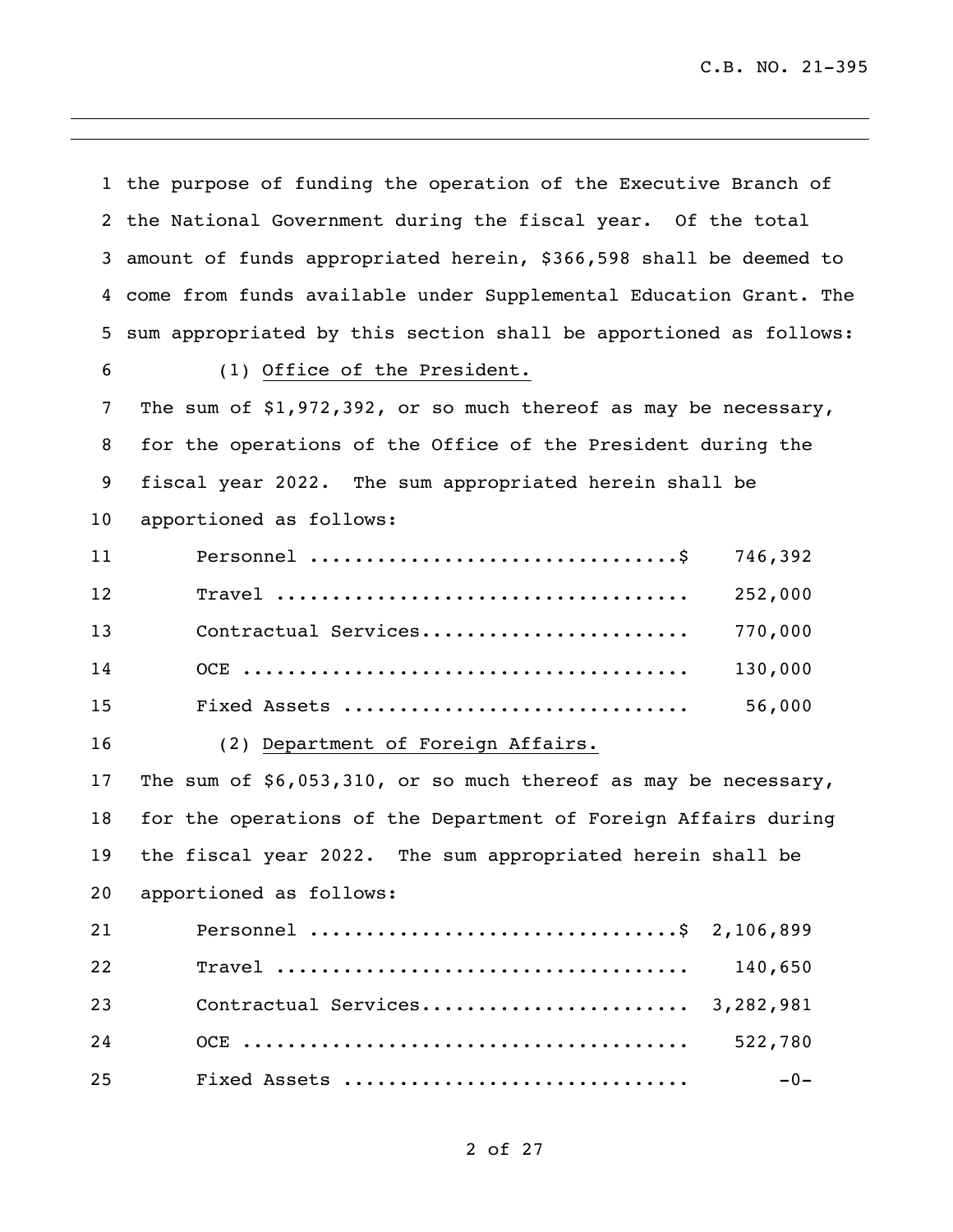| $\mathbf{1}$   | (3) Department of Finance and Administration.                      |  |
|----------------|--------------------------------------------------------------------|--|
| $\overline{2}$ | The sum of \$3,086,504, or so much thereof as may be necessary,    |  |
| 3              | for the operations of the Department of Finance and                |  |
| 4              | Administration during the fiscal year 2022. The sum appropriated   |  |
| 5              | herein shall be apportioned as follows:                            |  |
| 6              | Personnel \$ 2,339,150                                             |  |
| 7              | Travel<br>154,754                                                  |  |
| 8              | Contractual Services<br>241,300                                    |  |
| 9              | 341,300                                                            |  |
| 10             | Fixed Assets<br>10,000                                             |  |
| 11             | (4) Department of Resources and Development.                       |  |
| 12             | The sum of \$1,464,750, or so much thereof as may be necessary,    |  |
| 13             | for the operations of the Department of Resources and Development  |  |
| 14             | during the fiscal year 2022. The sum appropriated herein shall     |  |
| 15             | be apportioned as follows:                                         |  |
| 16             | Personnel \$<br>977,756                                            |  |
| 17             | Travel<br>129,042                                                  |  |
| 18             | Contractual Services<br>120,200                                    |  |
| 19             | 233,753                                                            |  |
| 20             | 4,000<br>Fixed Assets                                              |  |
| 21             | (5) Department of Transportation, Communications and               |  |
| 22             | Infrastructure.                                                    |  |
| 23             | The sum of $$3,073,913$ , or so much thereof as may be necessary,  |  |
| 24             | for the operations of the Department of Transportation,            |  |
| 25             | Communication & Infrastructure during the fiscal year 2022.<br>The |  |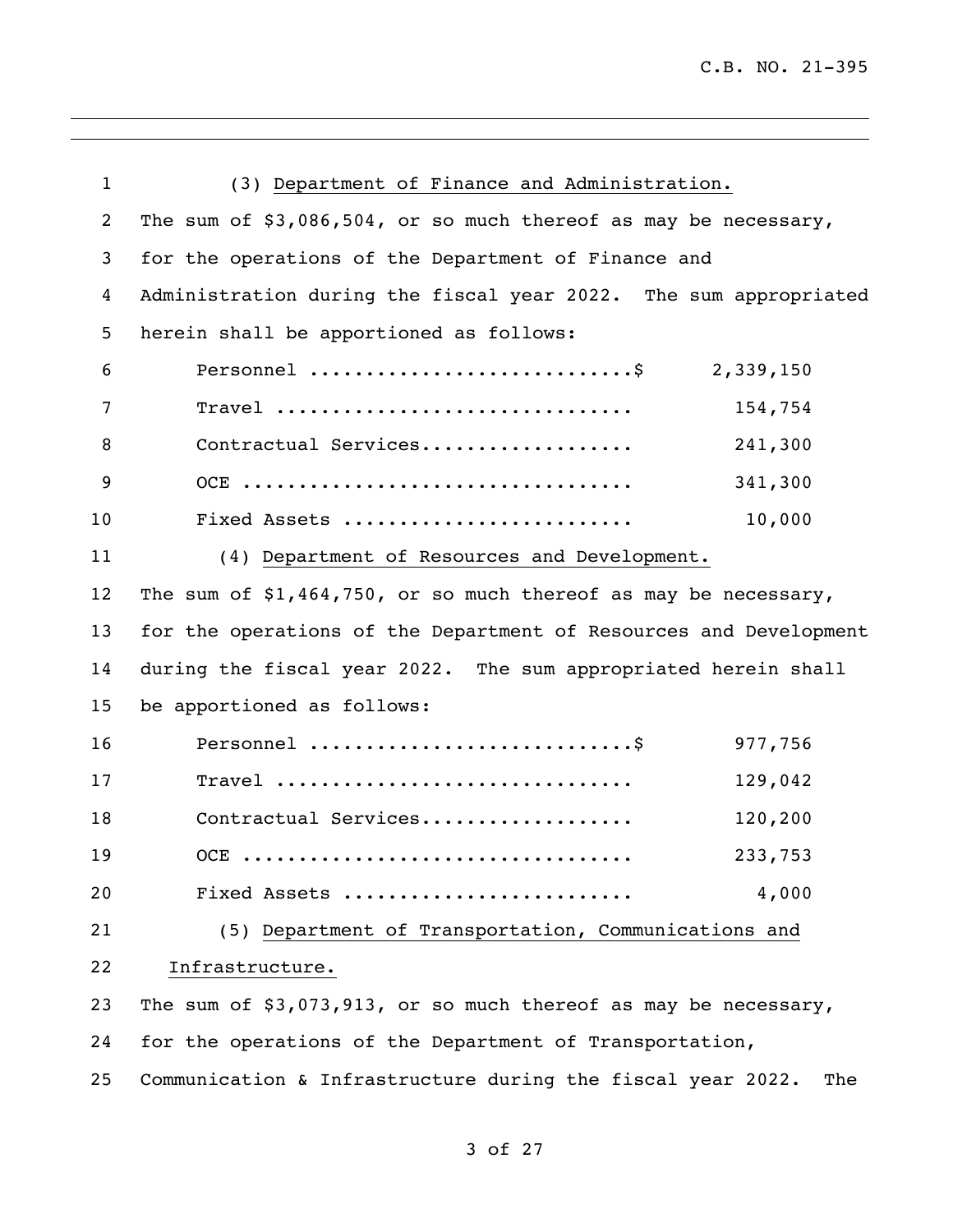<u> 1989 - Johann Barbara, martxa amerikan personal (h. 1989).</u>

| $\mathbf{1}$ | sum appropriated herein shall be apportioned as follows:          |  |  |
|--------------|-------------------------------------------------------------------|--|--|
| 2            | 690,693                                                           |  |  |
| 3            | 127,556                                                           |  |  |
| 4            |                                                                   |  |  |
| 5            | 118,900                                                           |  |  |
| 6            | 101,500<br>Fixed Assets                                           |  |  |
| 7            | (6) Department of Health and Social Affairs.                      |  |  |
| 8            | The sum of $$1,127,142$ , or so much thereof as may be necessary, |  |  |
| 9            | for the operations of the Department of Health and Social Affairs |  |  |
| 10           | during the fiscal year 2022. The sum appropriated herein shall    |  |  |
|              |                                                                   |  |  |
| 11           | be apportioned as follows:                                        |  |  |
| 12           |                                                                   |  |  |
| 13           | 72,111                                                            |  |  |
| 14           | Contractual Services<br>124,942                                   |  |  |
| 15           | 173,296                                                           |  |  |
| 16           | Fixed Assets<br>$-0-$                                             |  |  |
| 17           | (7) Department of Education.                                      |  |  |
| 18           | The sum of \$860,817, or so much thereof as may be necessary, for |  |  |
| 19           | the operations of the Department of Education during the fiscal   |  |  |
| 20           | year 2022. Of the total amount of funds appropriated herein,      |  |  |
| 21           | \$366,598 shall be deemed to come from funds available under the  |  |  |
| 22           | Supplemental Education Grant. The sum appropriated herein shall   |  |  |
| 23           | be apportioned as follows:                                        |  |  |
| 24           | 474,931                                                           |  |  |
| 25           | 136,270                                                           |  |  |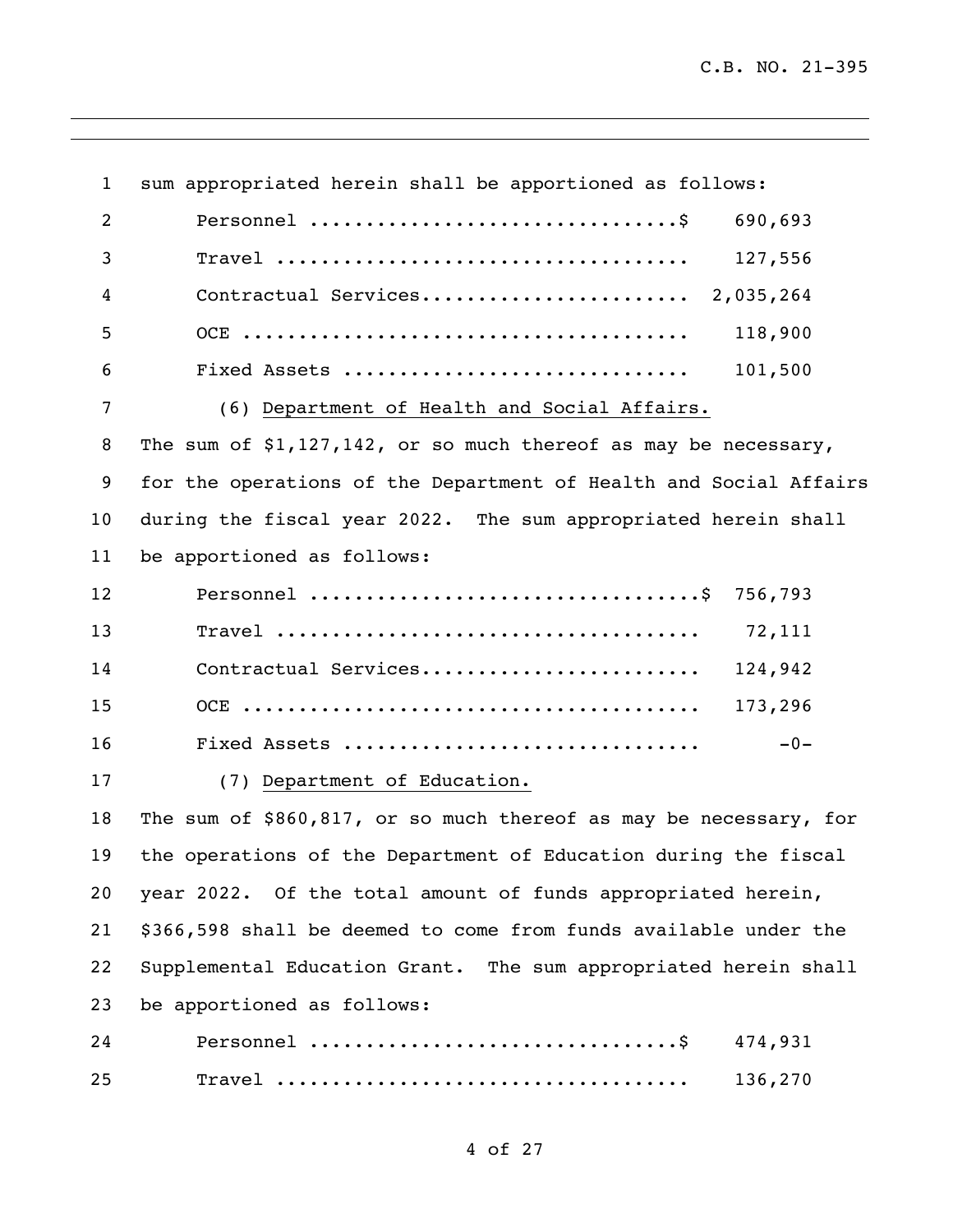| $\mathbf{1}$   | Contractual Services\$<br>152,069                                 |  |
|----------------|-------------------------------------------------------------------|--|
| $\overline{2}$ | 66,548                                                            |  |
| 3              | 31,000<br>Fixed Assets                                            |  |
| 4              | (8) Department of Justice.                                        |  |
| 5              | The sum of $$6,313,546$ , or so much thereof as may be necessary, |  |
| 6              | for the operations of the Department of Justice during the fiscal |  |
| 7              | year 2022. The sum appropriated herein shall be apportioned as    |  |
| 8              | follows:                                                          |  |
| 9              |                                                                   |  |
| 10             | 210,587                                                           |  |
| 11             | Contractual Services 1,070,920                                    |  |
| 12             | 841,128                                                           |  |
| 13             | 118,000<br>Fixed Assets                                           |  |
| 14             | (9) Department of Climate Change, Environment and                 |  |
| 15             | Emergency Management.                                             |  |
| 16             | The sum of \$780,515, or so much thereof as may be necessary, for |  |
| 17             | the operations of the Office of Climate Change, Environment and   |  |
| 18             | Emergency Management during the fiscal year 2022. The sum         |  |
| 19             | appropriated herein shall be apportioned as follows:              |  |
| 20             | 586,978                                                           |  |
| 21             | 73,816                                                            |  |
| 22             | Contractual Services<br>31,500                                    |  |
| 23             | 52,220                                                            |  |
| 24             | Fixed Assets<br>36,000                                            |  |
| 25             | (10) Office of the Public Defender.                               |  |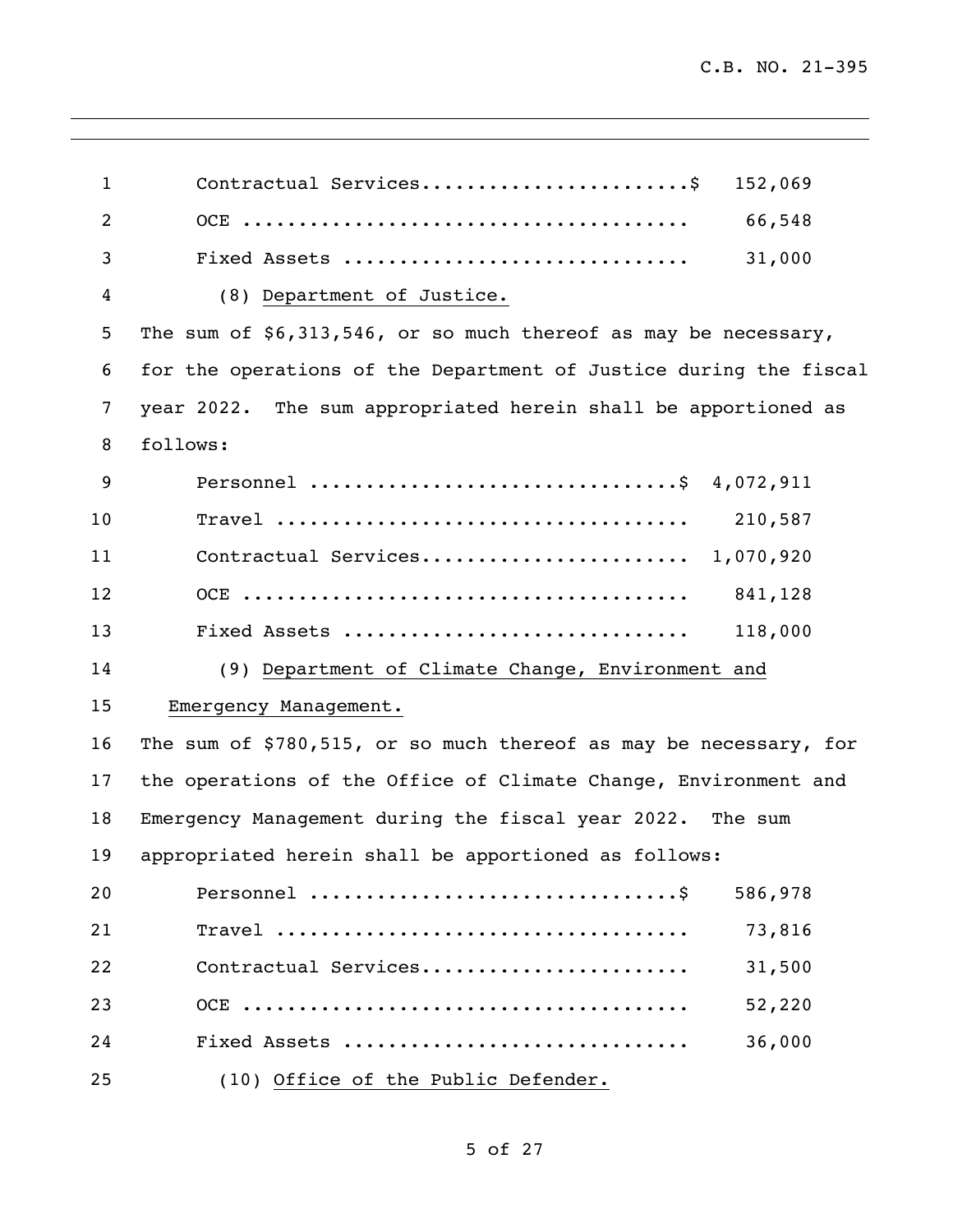J.

| $\mathbf{1}$ | The sum of $$1,204,206$ , or so much thereof as may be necessary,              |  |
|--------------|--------------------------------------------------------------------------------|--|
| 2            | for the operations of the Office of the Public Defender during                 |  |
| 3            | the fiscal year 2022. The sum appropriated herein shall be                     |  |
| 4            | apportioned as follows:                                                        |  |
| 5            | 875,393                                                                        |  |
| 6            | 73,519                                                                         |  |
| 7            | 128,394<br>Contractual Services                                                |  |
| 8            | 86,900                                                                         |  |
| 9            | 40,000<br>Fixed Assets                                                         |  |
| 10           | (11) Office of National Archives, Culture and Historic                         |  |
| 11           | Preservation.                                                                  |  |
| $12 \,$      | The sum of $$242,461$ , or so much thereof as may be necessary, for            |  |
| 13           | the operations of the Office of National Archives, Culture and                 |  |
| 14           | Historic Preservation during the fiscal year 2022. The sum                     |  |
| 15           | appropriated herein shall be apportioned as follows:                           |  |
| 16           | Personnel $\dots\dots\dots\dots\dots\dots\dots\dots\dots\dots\dots$<br>187,478 |  |
| 17           | 19,269                                                                         |  |
| 18           | Contractual Services<br>15,425                                                 |  |
| 19           | 20,289                                                                         |  |
| 20           | Fixed Assets<br>$-0-$                                                          |  |
| 21           | (12) Office of the Veterans Affairs.                                           |  |
| 22           | The sum of \$159,908, or so much thereof as may be necessary, for              |  |
| 23           | the operations of Office of the Veterans Affairs during the                    |  |
| 24           | fiscal year 2022. The sum appropriated herein shall be                         |  |
| 25           | apportioned as follows:                                                        |  |

<u> 1989 - Johann Stoff, amerikansk politiker (d. 1989)</u>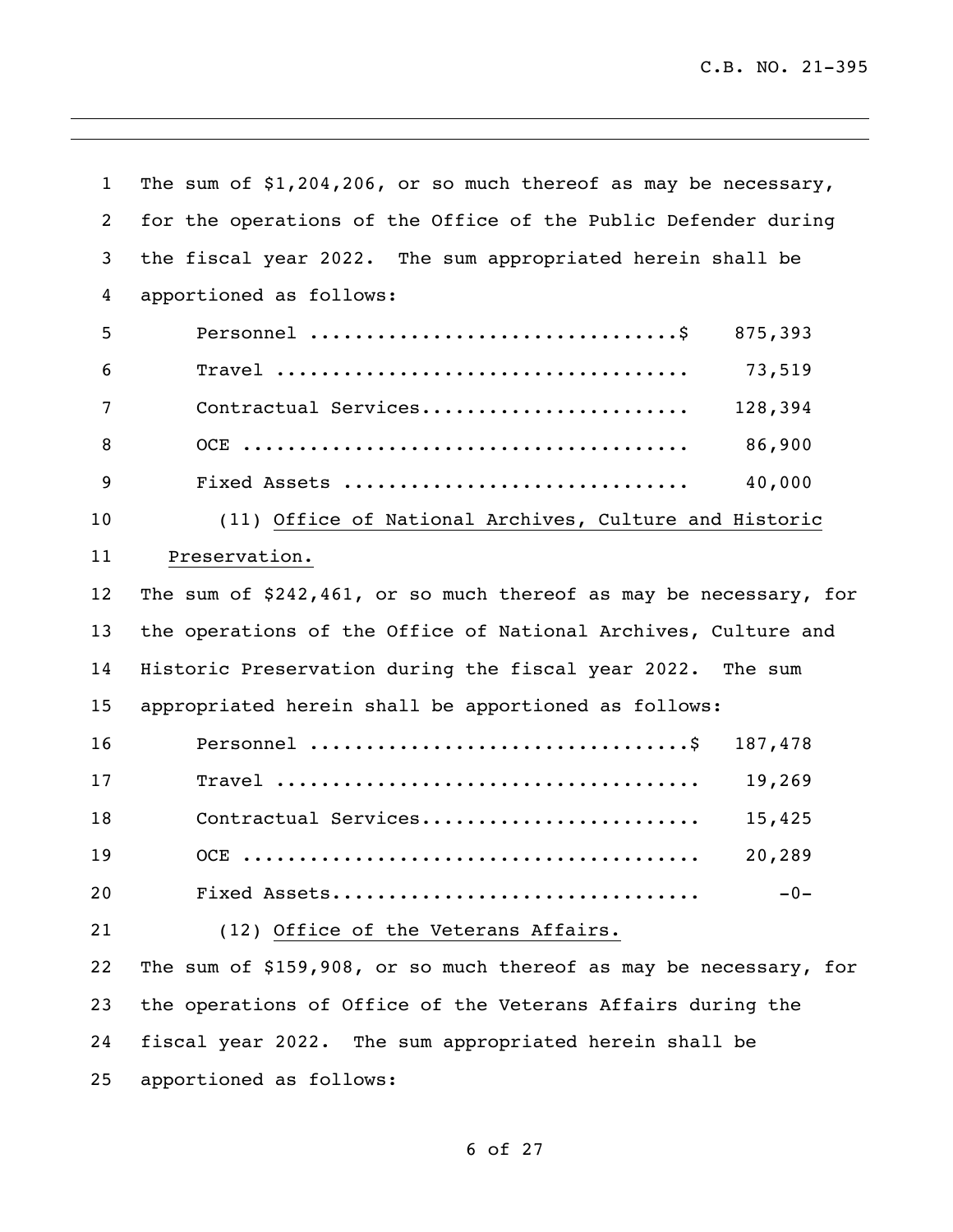| $\mathbf{1}$   | 79,240                                                            |  |
|----------------|-------------------------------------------------------------------|--|
| $\overline{2}$ | 12,668                                                            |  |
| 3              | 50,000<br>Contractual Services                                    |  |
| 4              | 18,000                                                            |  |
| 5              | $-0-$<br>Fixed Assets                                             |  |
| 6              | (13) Office of Personnel.                                         |  |
| 7              | The sum of \$231,328, or so much thereof as may be necessary, for |  |
| 8              | the operations of Office of Personnel during the fiscal year      |  |
| 9              | 2022. The sum appropriated herein shall be apportioned as         |  |
| 10             | follows:                                                          |  |
| 11             | 185,161                                                           |  |
| 12             | 4,367                                                             |  |
| 13             | Contractual Services<br>$-0-$                                     |  |
| 14             | 11,800                                                            |  |
| 15             | Fixed Assets<br>30,000                                            |  |
| 16             | Section 3. Operating Expenses of the Legislative                  |  |
| 17             | Branch. The sum of $$6,255,171$ , or so much thereof as may be    |  |
| 18             | necessary, is hereby appropriated from the General Fund of the    |  |
| 19             | Federated States of Micronesia for the fiscal year ending         |  |
| 20             | September 30, 2022, for the operations of the Legislative Branch  |  |
| 21             | of the National Government during fiscal year 2022.<br>The sum    |  |
| 22             | appropriated by this section shall be apportioned as follows:     |  |
| 23             | (1) Speaker and Members.                                          |  |
| 24             | The sum of $$2,951,518$ , or so much thereof as may be necessary, |  |
| 25             | for the operations of the Office of the Speaker and Members of    |  |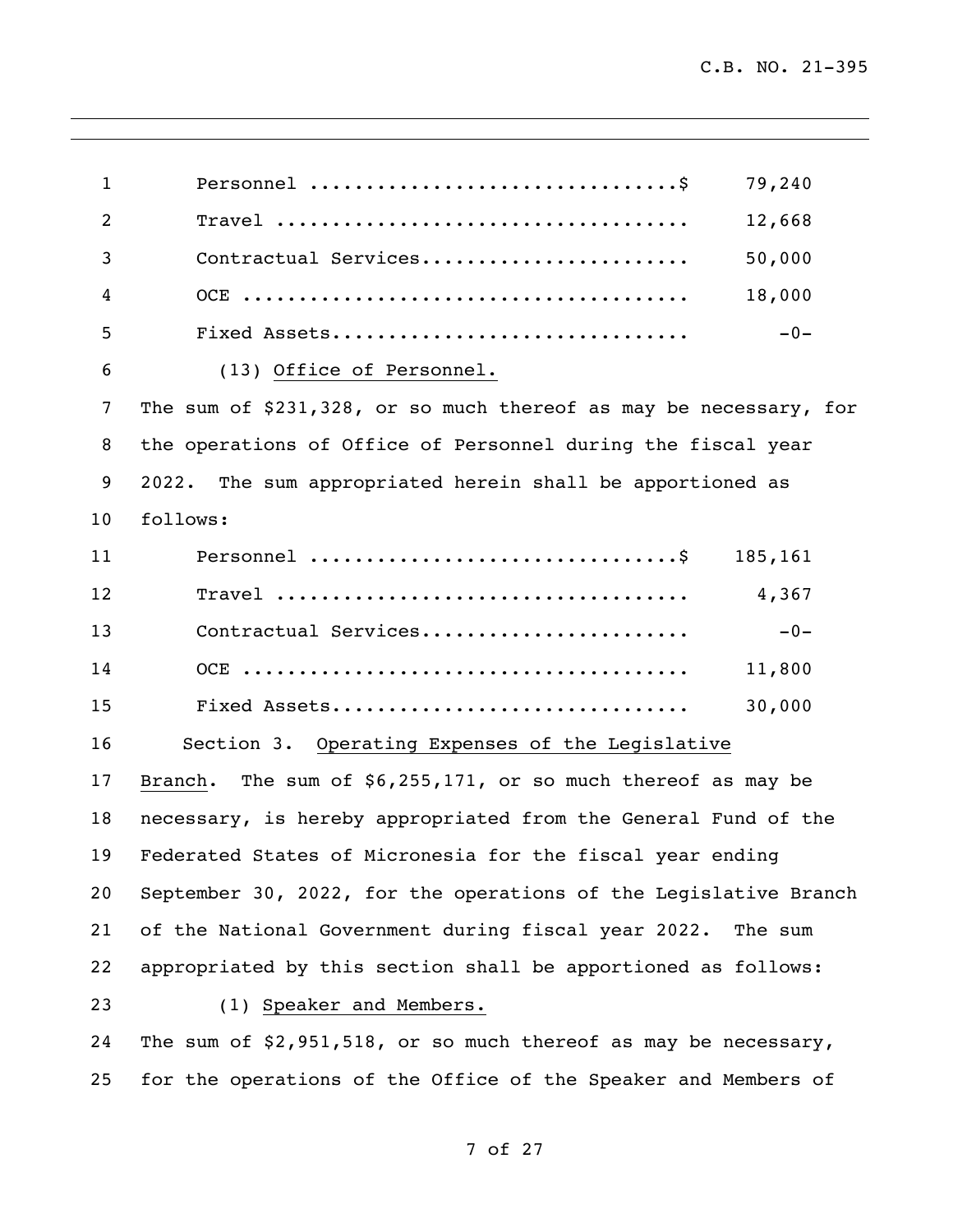| $\mathbf{1}$ | the Congress of the Federated States of Micronesia during the                  |  |
|--------------|--------------------------------------------------------------------------------|--|
| 2            | fiscal year 2022. The sum appropriated herein shall be                         |  |
| 3            | apportioned as follows:                                                        |  |
| 4            | Personnel $\dots\dots\dots\dots\dots\dots\dots\dots\dots\dots\dots$<br>438,150 |  |
| 5            | 188,368                                                                        |  |
| 6            | Contractual Services 2,325,000                                                 |  |
| 7            | $-0-$                                                                          |  |
| 8            | Fixed Assets<br>$-0-$                                                          |  |
| 9            | (2) Staff Office.                                                              |  |
| 10           | The sum of $$2,813,653$ , or so much thereof as may be necessary,              |  |
| 11           | for the operations of the Congress staff offices during the                    |  |
| 12           | fiscal year 2022. The sum appropriated herein shall be                         |  |
| 13           | apportioned as follows:                                                        |  |
| 14           | Personnel \$ 1,492,653                                                         |  |
| 15           | 30,000                                                                         |  |
| 16           | Contractual Services<br>807,000                                                |  |
| 17           | 259,000                                                                        |  |
| 18           | 225,000<br>Fixed Assets                                                        |  |
| 19           | (3) Congress Delegation Offices.                                               |  |
| 20           | The sum of \$490,000, or so much thereof as may be necessary, for              |  |
| 21           | the operations of the Congress delegation offices during the                   |  |
| 22           | fiscal year 2022. The sum appropriated is apportioned as                       |  |
| 23           | follows:                                                                       |  |
| 24           | (i) Kosrae Delegation Office\$<br>70,000                                       |  |
| 25           | 140,000<br>(ii) Pohnpei Delegation Office                                      |  |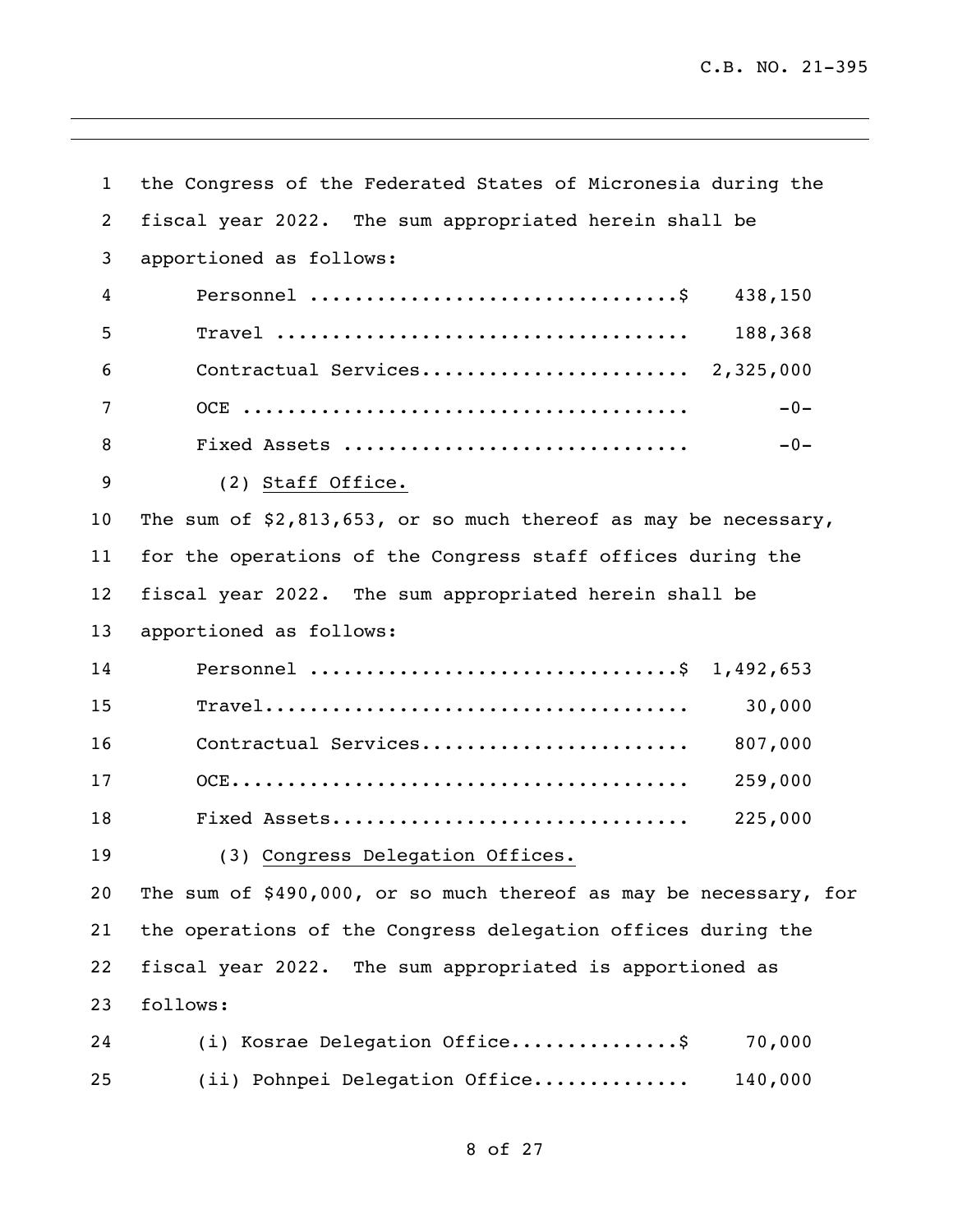| $\mathbf{1}$   | $(iii)$ Chuuk Delegation Office\$<br>210,000                                                                    |
|----------------|-----------------------------------------------------------------------------------------------------------------|
| $\overline{2}$ | (iv) Yap Delegation Office<br>70,000                                                                            |
| 3              | Section 4. Operating Expenses of the National Judicial                                                          |
| 4              | The sum of $$2,088,884$ , or so much thereof as may be<br>Branch.                                               |
| 5              | necessary, is hereby appropriated from the General Fund of the                                                  |
| 6              | Federated States of Micronesia for the fiscal year ending                                                       |
| 7              | September 30, 2022, for the operations of the Judicial Branch of                                                |
| 8              | the National Government during the fiscal year 2022. The sum                                                    |
| 9              | appropriated by this section shall be apportioned as follows:                                                   |
| 10             | Personnel\$ 1,220,556                                                                                           |
| 11             | 185,978<br>$\texttt{True}1 \dots \dots \dots \dots \dots \dots \dots \dots \dots \dots \dots \dots \dots \dots$ |
| 12             | Contractual Services<br>394,300                                                                                 |
| 13             | 228,050                                                                                                         |
| 14             | 60,000<br>Fixed Assets                                                                                          |
| 15             | Section 5. Operating Expenses of the National Public                                                            |
|                | 16 Auditor. The sum of \$1,129,956, or so much thereof as may be                                                |
|                | 17 necessary, is hereby appropriated from the General Fund of the                                               |
|                | 18 Federated States of Micronesia for the fiscal year ending                                                    |
|                | 19 September 30, 2022, for the operations of the National Office of                                             |
|                | 20 the Public Auditor and for the National Public Auditor's Chuuk                                               |
|                | 21 Office. The sum appropriated by this section shall be apportioned                                            |
|                | 22 as follows:                                                                                                  |
| 23             | 817,056                                                                                                         |

| 24 | $\mathtt{Travel} \ldots \ldots \ldots \ldots \ldots \ldots \ldots \ldots \ldots \ldots \ldots$ | 69.500  |
|----|------------------------------------------------------------------------------------------------|---------|
| 25 | Contractual Services                                                                           | 156,000 |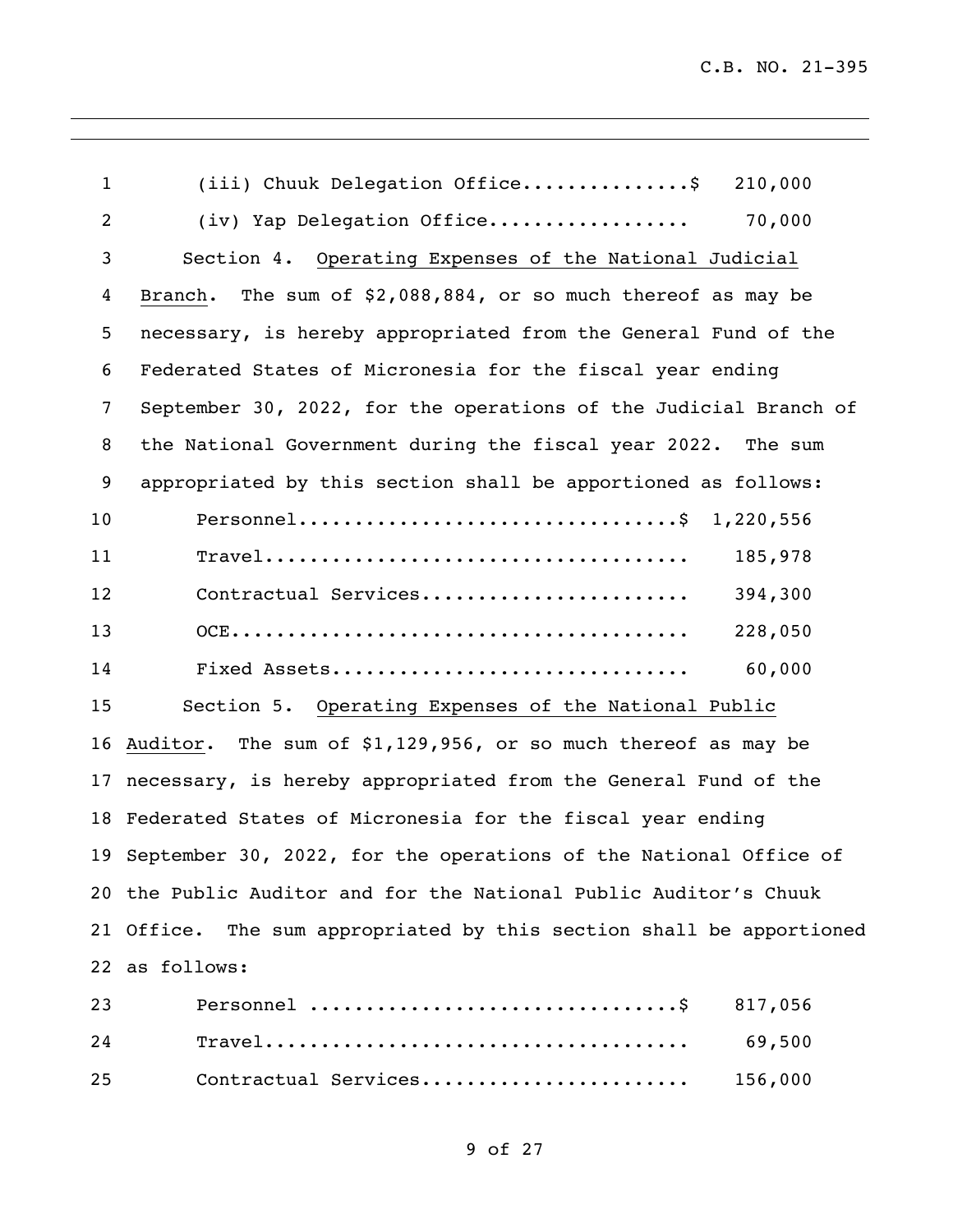| $\mathbf{1}$   | 67,400                                                                                                    |  |  |  |
|----------------|-----------------------------------------------------------------------------------------------------------|--|--|--|
| $\overline{2}$ | 20,000<br>Fixed Assets                                                                                    |  |  |  |
| 3              | Section 6. Operating Expenses of Agencies, Boards,                                                        |  |  |  |
| 4              | Authorities, and Commissions of the National Government.                                                  |  |  |  |
| 5              | The sum of \$3,139,689, or so much thereof as may be necessary, is                                        |  |  |  |
| 6              | hereby appropriated from the General Fund of the Federated States                                         |  |  |  |
| 7              | of Micronesia for the fiscal year ending September 30, 2022, for                                          |  |  |  |
| 8              | the operations of the following boards, commissions and agencies                                          |  |  |  |
| 9              | during the fiscal year 2022. The sum appropriated by this                                                 |  |  |  |
| 10             | section shall be apportioned as follows:                                                                  |  |  |  |
| 11             | (1) National Oceanic Resource Management Authority                                                        |  |  |  |
| $12 \,$        | $(NORMAL)$ .                                                                                              |  |  |  |
| 13             | The sum of $$1,223,964$ , or so much thereof as may be necessary,                                         |  |  |  |
| 14             | for the operations of NORMA for the fiscal year 2022. The sum                                             |  |  |  |
| 15             | appropriated herein shall be apportioned as follows:                                                      |  |  |  |
| 16             | Personnel $\dots\dots\dots\dots\dots\dots\dots\dots\dots\dots\dots$<br>813, 115                           |  |  |  |
| 17             | $\texttt{True}1 \dots \dots \dots \dots \dots \dots \dots \dots \dots \dots \dots \dots \dots$<br>123,738 |  |  |  |
| 18             | Contractual Services<br>200,741                                                                           |  |  |  |
| 19             | 86,370                                                                                                    |  |  |  |
| 20             | Fixed Assets<br>$-0-$                                                                                     |  |  |  |
| 21             | (2) Board of Regents (COM-FSM).                                                                           |  |  |  |
| 22             | The sum of \$120,000, or so much thereof as may be necessary, for                                         |  |  |  |
| 23             | the operations of the Board of Regents, COM-FSM during the fiscal                                         |  |  |  |

 year 2022. The sum appropriated herein shall be apportioned as follows: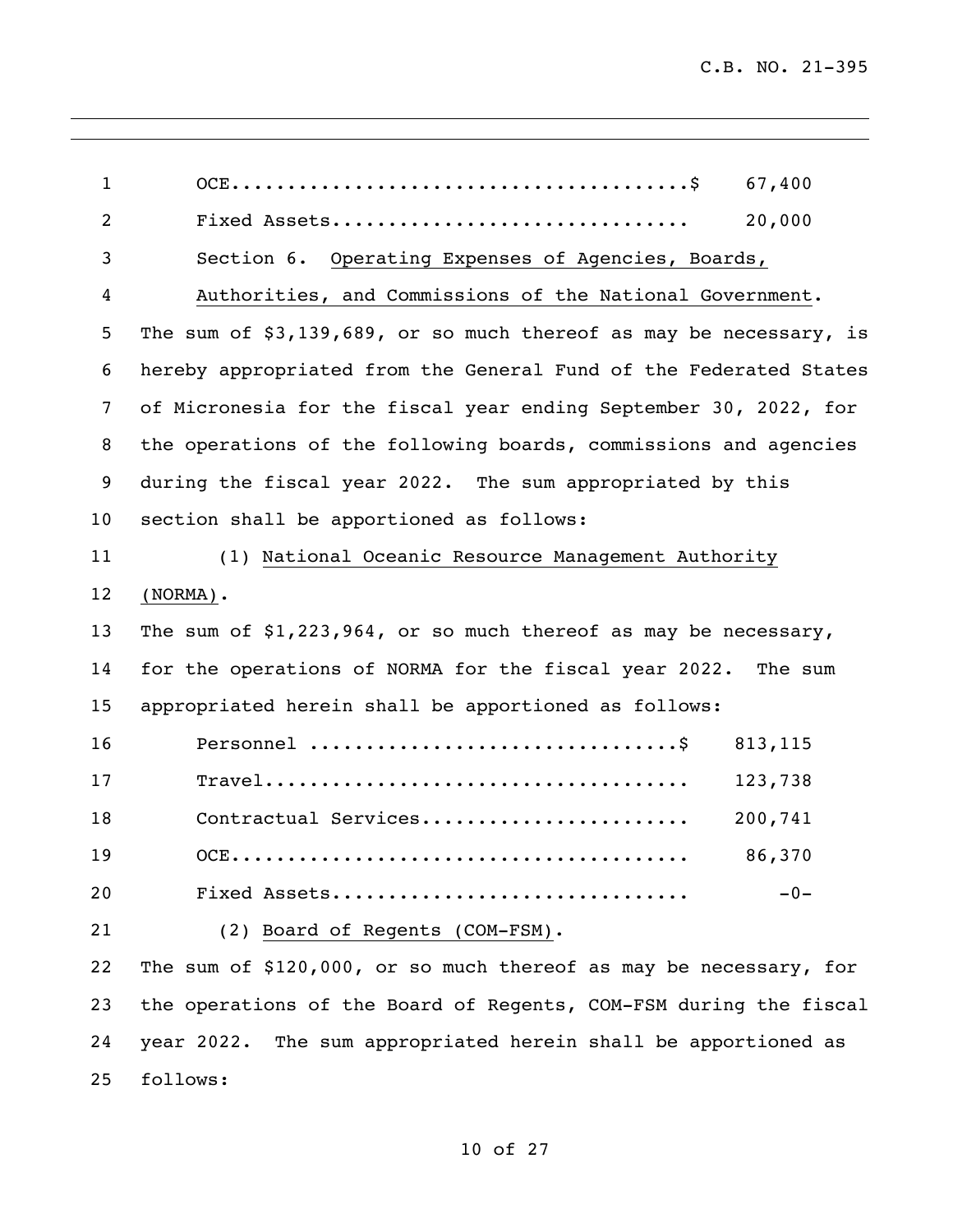| $\mathbf{1}$ | $Personnel \ldots \ldots \ldots \ldots \ldots \ldots \ldots \ldots \ldots \ldots \$<br>$-0-$            |
|--------------|---------------------------------------------------------------------------------------------------------|
| 2            | $\texttt{True}1 \dots \dots \dots \dots \dots \dots \dots \dots \dots \dots \dots \dots \dots$<br>$-0-$ |
| 3            | Contractual Services<br>$-0-$                                                                           |
| 4            | 120,000                                                                                                 |
| 5            | Fixed Assets<br>$-0-$                                                                                   |
| 6            | (3) FSM Banking Board.                                                                                  |
| 7            | The sum of $$211,419$ , or so much thereof as may be necessary, for                                     |
| 8            | the operations of the FSM Banking Board during the fiscal year                                          |
| 9            | The sum appropriated herein shall be apportioned as<br>2022.                                            |
| 10           | follows:                                                                                                |
| 11           | 115,263                                                                                                 |
| 12           | 25,418                                                                                                  |
| 13           | Contractual Services<br>41,128                                                                          |
| 14           | 25,110                                                                                                  |
| 15           | Fixed Assets<br>4,500                                                                                   |
| 16           | (4) FSM Insurance Board.                                                                                |
| 17           | The sum of \$548,052, or so much thereof as may be necessary, for                                       |
| 18           | the operations of the FSM Insurance Board during the fiscal year                                        |
| 19           | 2022. The sum appropriated herein shall be apportioned as                                               |
| 20           | follows:                                                                                                |
| 21           | 145,197                                                                                                 |
| 22           | 23,676                                                                                                  |
| 23           | Contractual Services<br>347,175                                                                         |
| 24           | 32,004                                                                                                  |
| 25           | Fixed Assets<br>$-0-$                                                                                   |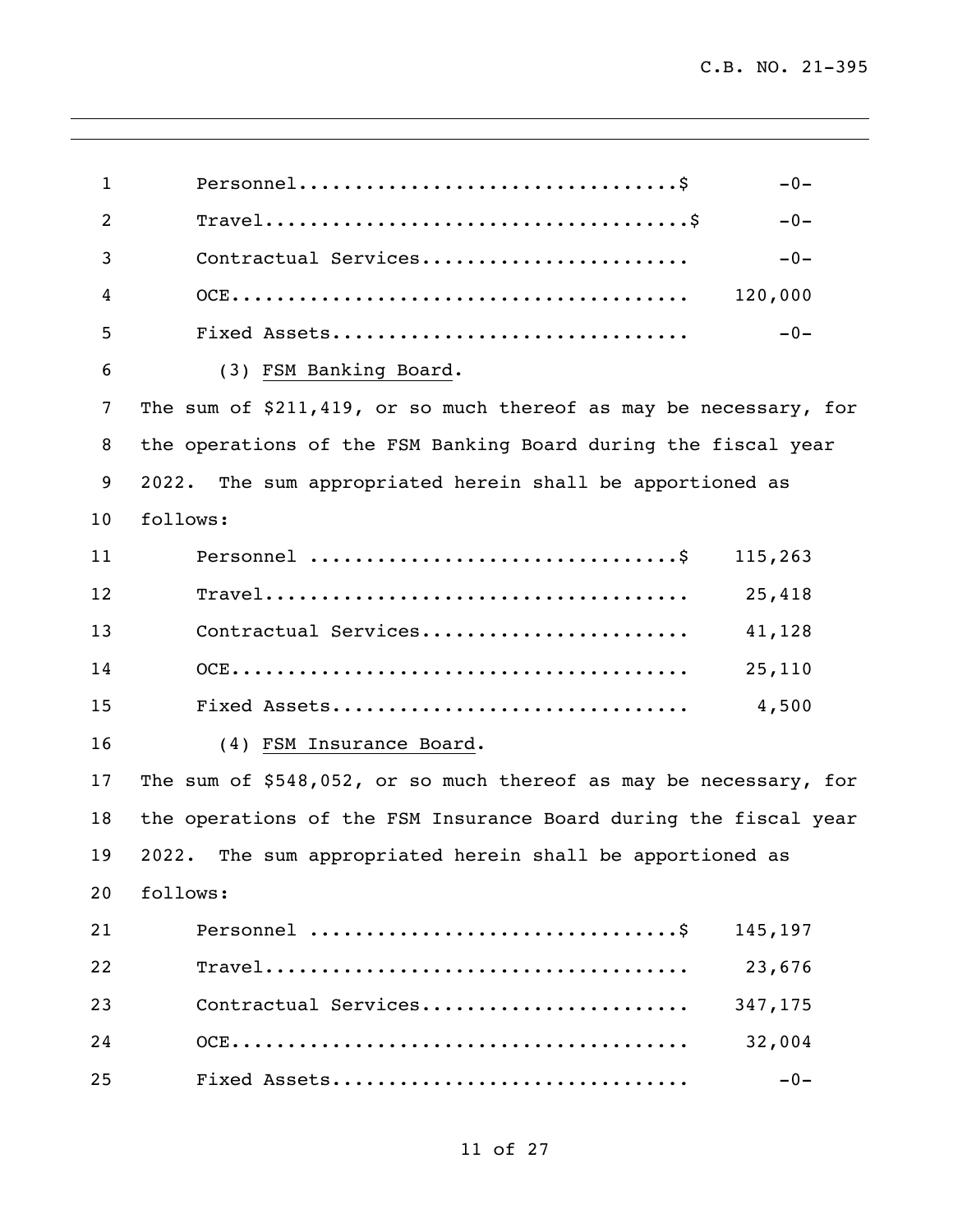(5) FSM Postal Services. The sum of \$1,036,254, or so much thereof as may be necessary, for the operations of the National Postal Services during the fiscal year 2022. The sum appropriated herein shall be apportioned as follows: Personnel..................................\$ 591,352 Travel...................................... 51,833 Contractual Services........................ 187,119 OCE......................................... 175,950 Fixed Assets................................ 30,000 Section 7. Special Programs. The sum of \$419,861, or so much thereof as may be necessary, is hereby appropriated from the General Fund of the Federated States of Micronesia for the fiscal year ending September 30, 2022, for the following special programs during the fiscal year 2022. The sum appropriated by this section shall be apportioned as follows: 17 (1) National Election Office. The sum of \$448,834, or so much thereof as may be necessary, for the operations of National Election Office during the fiscal year 2022. The sum appropriated herein shall be apportioned as follows: Personnel...................................\$ 288,083 Travel....................................... 16,112

Contractual Services......................... 61,676

OCE.......................................... 82,963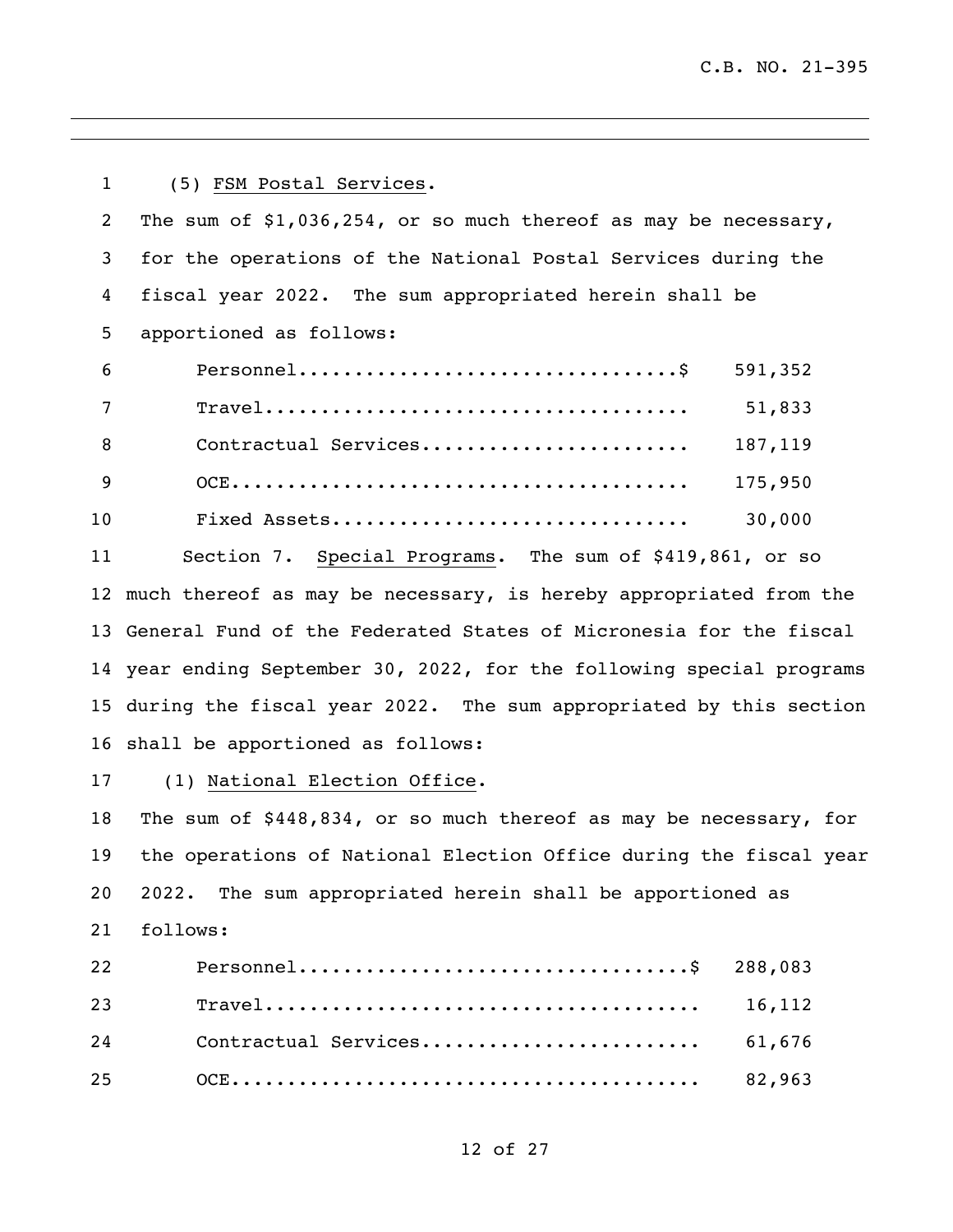| $\mathbf 1$ |                         | $-0-$                                                                             |
|-------------|-------------------------|-----------------------------------------------------------------------------------|
| 2           |                         | Section 8. Grants, Subsidies and Contributions. The sum of                        |
| 3           |                         | \$15,920,733, or so much thereof as may be necessary, is hereby                   |
|             |                         | 4 appropriated from the General Fund of the Federated States of                   |
| 5.          |                         | Micronesia for the fiscal year ending September 30, 2022, for the                 |
|             |                         | 6 following grants, subsidies and contributions during the fiscal                 |
| 7           |                         | year 2022. The sum appropriated by this section shall be                          |
| 8           | apportioned as follows: |                                                                                   |
| 9           |                         | (1) Office of the President.                                                      |
| 10          |                         | (a) Asia Pacific Inst. Broadcasting Dev                                           |
| 11          | (AIBD)                  | $\ldots \ldots \ldots \ldots \ldots \ldots \ldots \ldots \ldots \text{ }$ \$4,500 |
| 12          |                         | (b) Asia-Pacific Broadcasting Union                                               |
| 13          | (ABU)                   | 800                                                                               |
| 14          |                         | (c) Pacific Island News Association                                               |
| 15          | (PINA)                  | 350                                                                               |
| 16          | (d)                     | Asia Pacific Investment<br>250                                                    |
| 17          | (e)                     | 50,000<br>Former Presidents' Allowance                                            |
| 18          | (f)                     | Implementation of JCRP  1,120,981                                                 |
| 19          |                         | (g) Donor Partners Meeting<br>75,000                                              |
| 20          |                         | (2) Department of Foreign Affairs.                                                |
| 21          |                         | (a) Pacific Is. Forum Secretariat. 57,000                                         |
| 22          |                         | (b) Secretariat of the Pacific Community                                          |
| 23          | (SPC)                   | 65,000                                                                            |
| 24          |                         | (c) UN Economic and Social Commission                                             |
| 25          |                         | for Asia and the Pacific (ESCAP)<br>5,000                                         |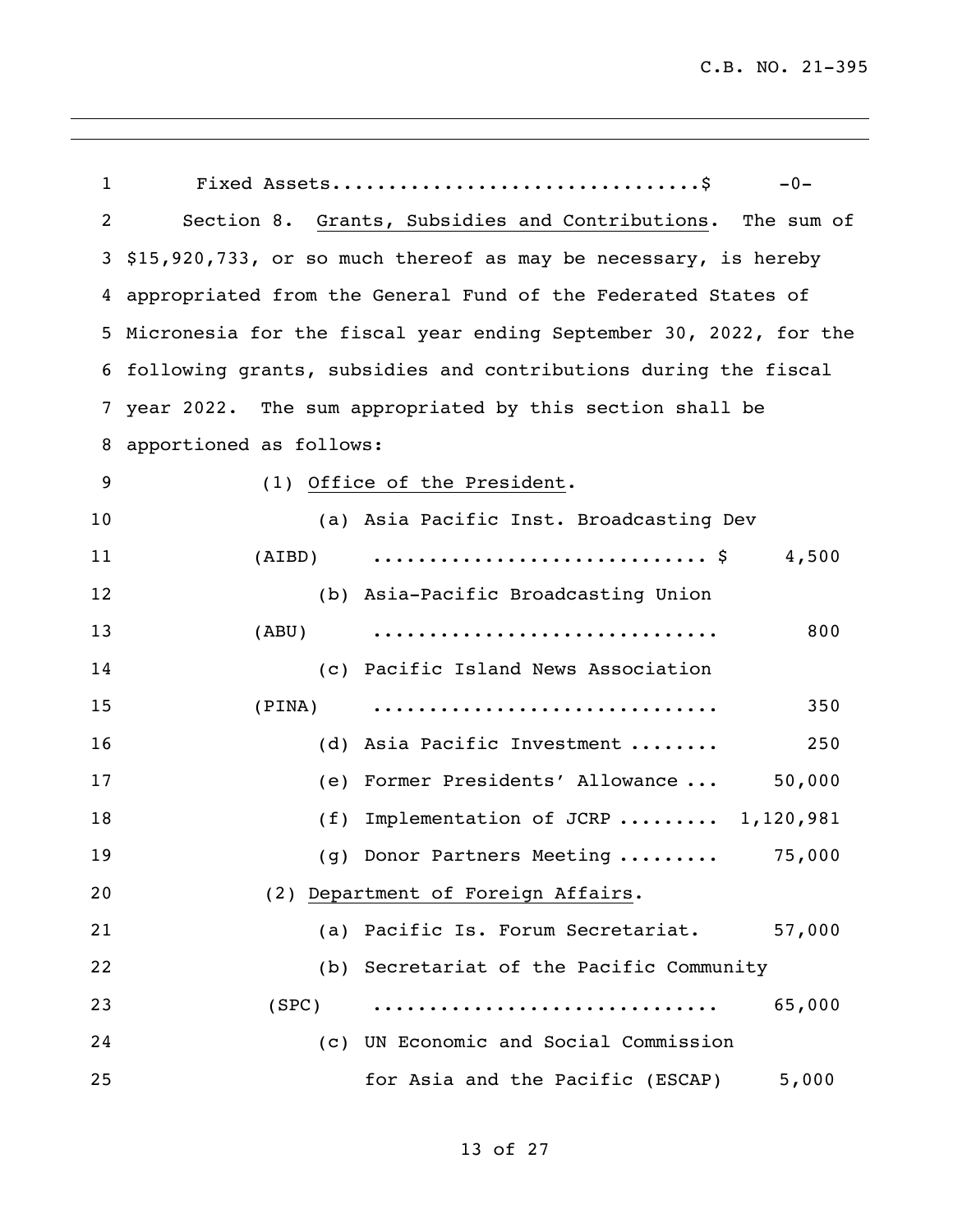| $\mathbf{1}$   | (d) UN Membership Fee \$<br>50,000                  |
|----------------|-----------------------------------------------------|
| $\overline{2}$ | 5,000<br>East West Center<br>(e)                    |
| 3              | (f) Cotonou Membership Fee (ACP) $\ldots$<br>17,000 |
| 4              | 29,670<br>SPC Office Space<br>(g)                   |
| 5              | 10,000<br>$(h)$ SIS Program                         |
| 6              | 600<br>IOM Membership Fee<br>(i)                    |
| 7              | 20,000<br>$(j)$ SPC Host Grant                      |
| 8              | 100,000<br>(k) Japan & Oregon new office needs      |
| 9              | (3) Department of Finance and Administration.       |
| 10             | (a) CTA-OCO Membership Fee<br>10,000                |
| 11             | (b) Maintenance Fee for Financial                   |
| 12             | 55,000<br>Management System                         |
| 13             | 5,000<br>$(c)$ PITTA $-$ CTA                        |
| 14             | (d) ADB, IMF & Budget Finance Policy                |
| 15             | Consultations<br>25,000                             |
| 16             | 200,000<br>(e) Macro Economist Advisor              |
| 17             | (f) Global Forum Membership Fees<br>26,000          |
| 18             | 20,000<br>(g) PFTAC Membership Fees                 |
| 19             | $(h)$ CTA Conference<br>35,000                      |
| 20             | $(i)$ Tax Compliance Initiative<br>10,000           |
| 21             | 50,000<br>FSM Trust Fund Board<br>(i)               |
| 22             | (4) Department of Resources and Development.        |
| 23             | Pacific Island Development Program<br>15,000<br>(a) |
| 24             | Pacific Asian Travel Assoc (PATA)<br>6,000<br>(b)   |
| 25             | (c) United Nations Development Program<br>30,000    |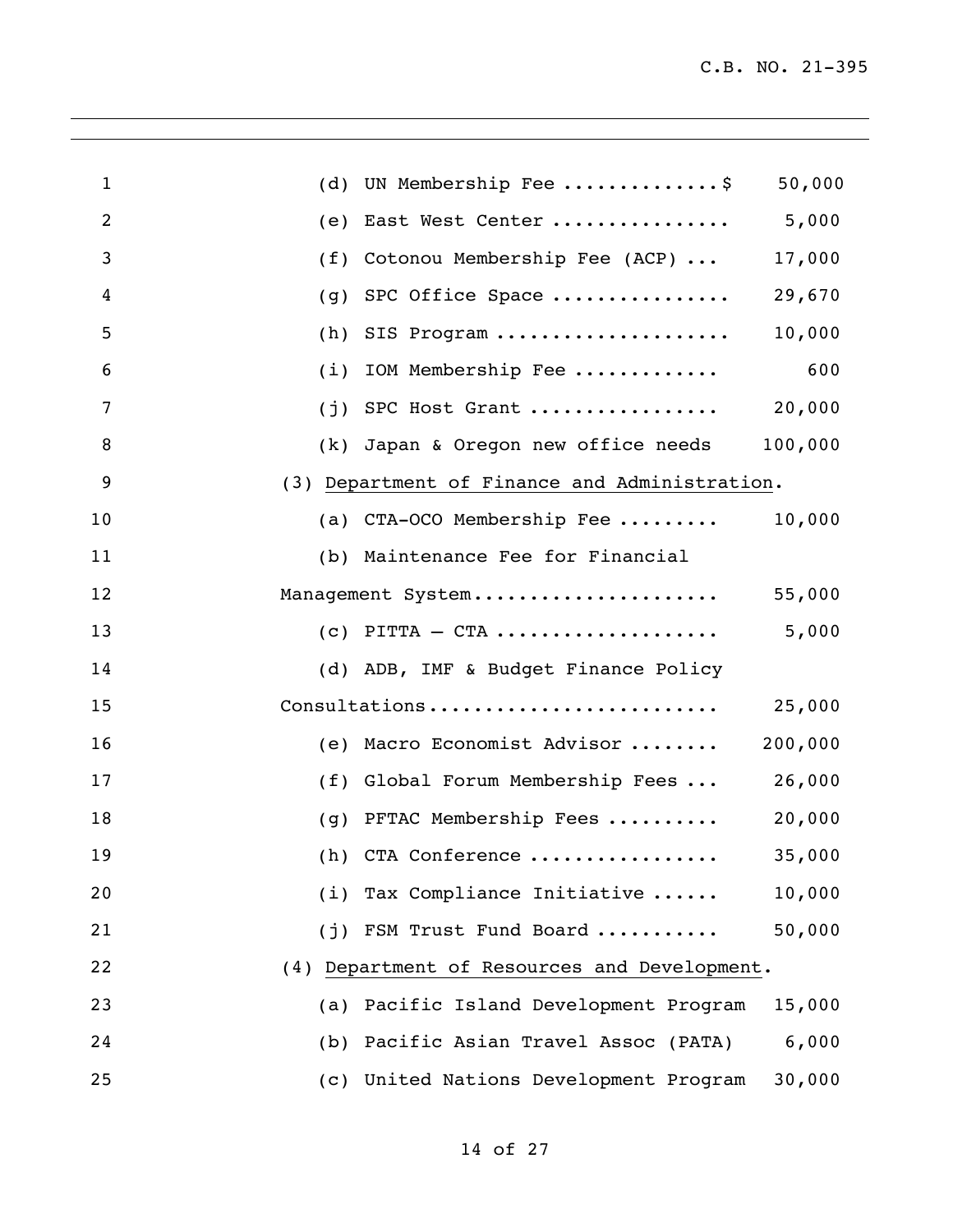| $\mathbf{1}$ | (d)    | FAO \$ 6,800                                 |         |
|--------------|--------|----------------------------------------------|---------|
| 2            |        | (e) Western Forestry Leadership Coalition    |         |
| 3            | (WFLC) |                                              | 530     |
| 4            |        | (f) SPC Matching Fund                        | 60,000  |
| 5            | (g)    | Micronesian Challenge                        | 10,000  |
| 6            | (h)    | Micronesian Cruise Association.              | 2,500   |
| 7            | (i)    | South Pacific Tourism Org (SPTO)             | 8,000   |
| 8            | (j)    | IRENA                                        | 250     |
| 9            |        | (k) Micronesian Trade Committee              | 30,000  |
| 10           |        | (1) Convention on Biological Diversity 1,000 |         |
| 11           | (m)    | International Fund for Agriculture           |         |
| 12           |        | Development                                  | 500     |
| 13           |        | $(n)$ UNIDO                                  | 1,000   |
| 14           |        | (o) Micronesian Island Forum Membership      |         |
| 15           | Fee    |                                              | 15,000  |
| 16           |        | (p) Micronesia Association for Sustainable   |         |
| 17           |        | Agriculture                                  | 50,000  |
| 18           |        | (q) Micronesia Challenges Endowment          |         |
| 19           |        |                                              | 100,000 |
| 20           | (r)    | International Coconut Community              |         |
| 21           |        | (annual fees & Prior Year)                   | 18,000  |
| 22           |        | (5) Department of Health and Social Affairs. |         |
| 23           |        | (a) UN Fund for Population Activity          |         |
| 24           |        | $(UNFPA)$                                    | 3,000   |
| 25           |        | (b) World Health Organization                | 4,780   |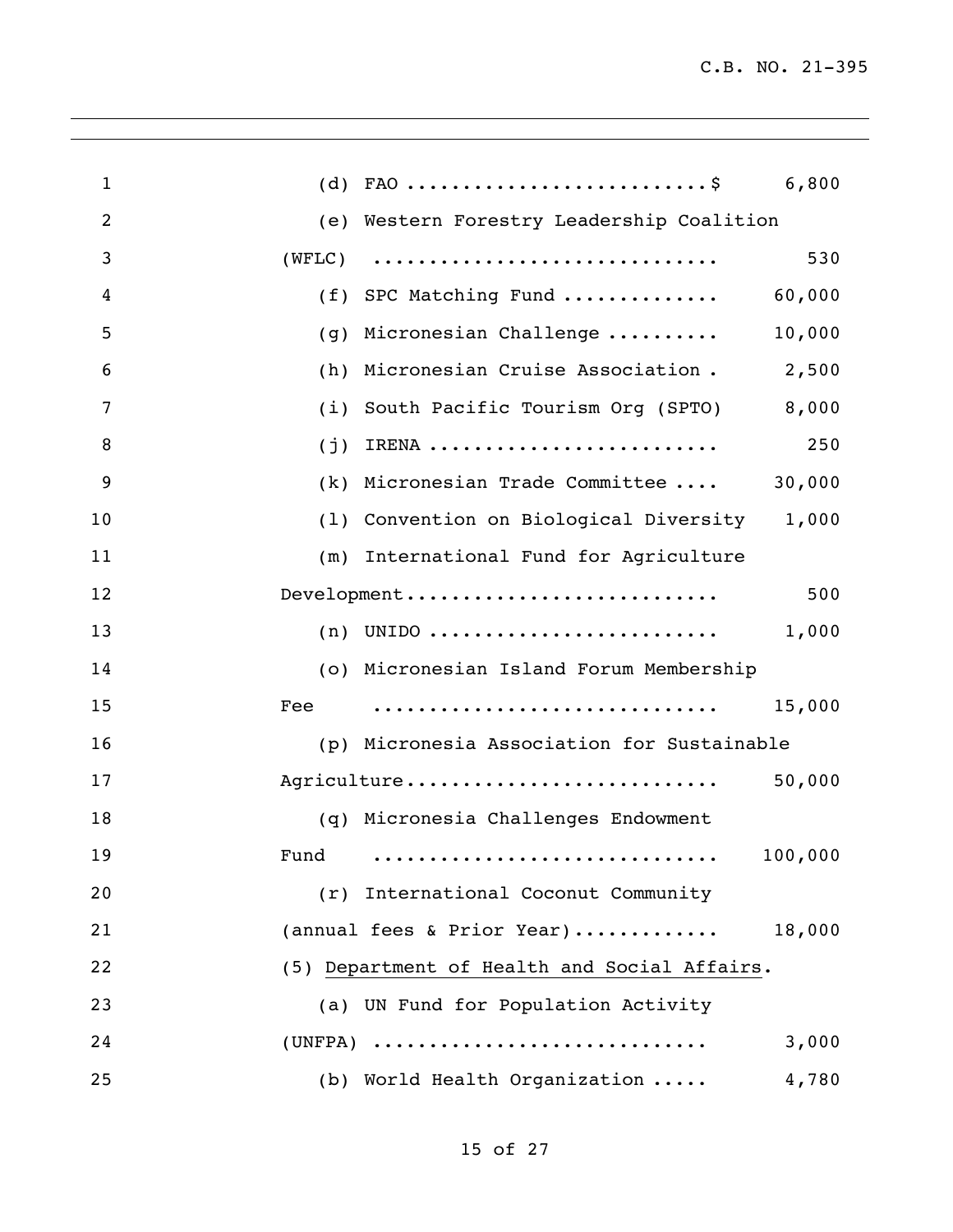| $\mathbf{1}$   |                              | $(c)$ PIHOA \$                                          | 20,000  |
|----------------|------------------------------|---------------------------------------------------------|---------|
| $\overline{2}$ |                              | (d) Association of Territorial Health                   |         |
| 3              | Org $(ASTHO)$                |                                                         | 4,000   |
| 4              |                              | (e) National Board of Nursing & Medical                 |         |
| 5              | Licensing                    |                                                         | 60,000  |
| 6              |                              | (f) FSM Red Cross                                       | 70,000  |
| 7              |                              | (g) UNICEF (Vaccine & TB Drugs) $\ldots$                | 50,000  |
| 8              |                              | (h) UN $-$ FSM Women (CEDAW)                            | 1,000   |
| 9              |                              | (i) Drug Quality Testing                                | 3,000   |
| 10             |                              | (j) National Therapeutics & Standards                   |         |
| 11             | Committee                    |                                                         | 35,000  |
| 12             | (6) Department of Education. |                                                         |         |
| 13             |                              | (a) Aid for Non-Public School. $1,000,000$              |         |
| 14             |                              | (b) Financial Assistance/FSM Students                   |         |
| 15             | <b>CMI</b>                   |                                                         | 40,000  |
| 16             |                              | (c) Financial Assistance/FSM Students                   |         |
| 17             | PCC                          |                                                         | 100,000 |
| 18             |                              | (d) National Scholarship Fund $\ldots \ldots$ 3,000,000 |         |
| 19             |                              | (e) National Close-Up Local Program. 75,000             |         |
| 20             |                              | (f) National Merit Scholarship                          | 275,000 |
| 21             |                              | (g) Aid to Students in Japan                            | 100,000 |
| 22             |                              | (h) Caroline College & Pastoral Institute               |         |
| 23             | (CCPI)                       |                                                         | 200,000 |
| 24             |                              | (i) Faithwalk Christian College                         | 200,000 |
| 25             |                              | (j) Aid for FSM Students in China                       | 50,000  |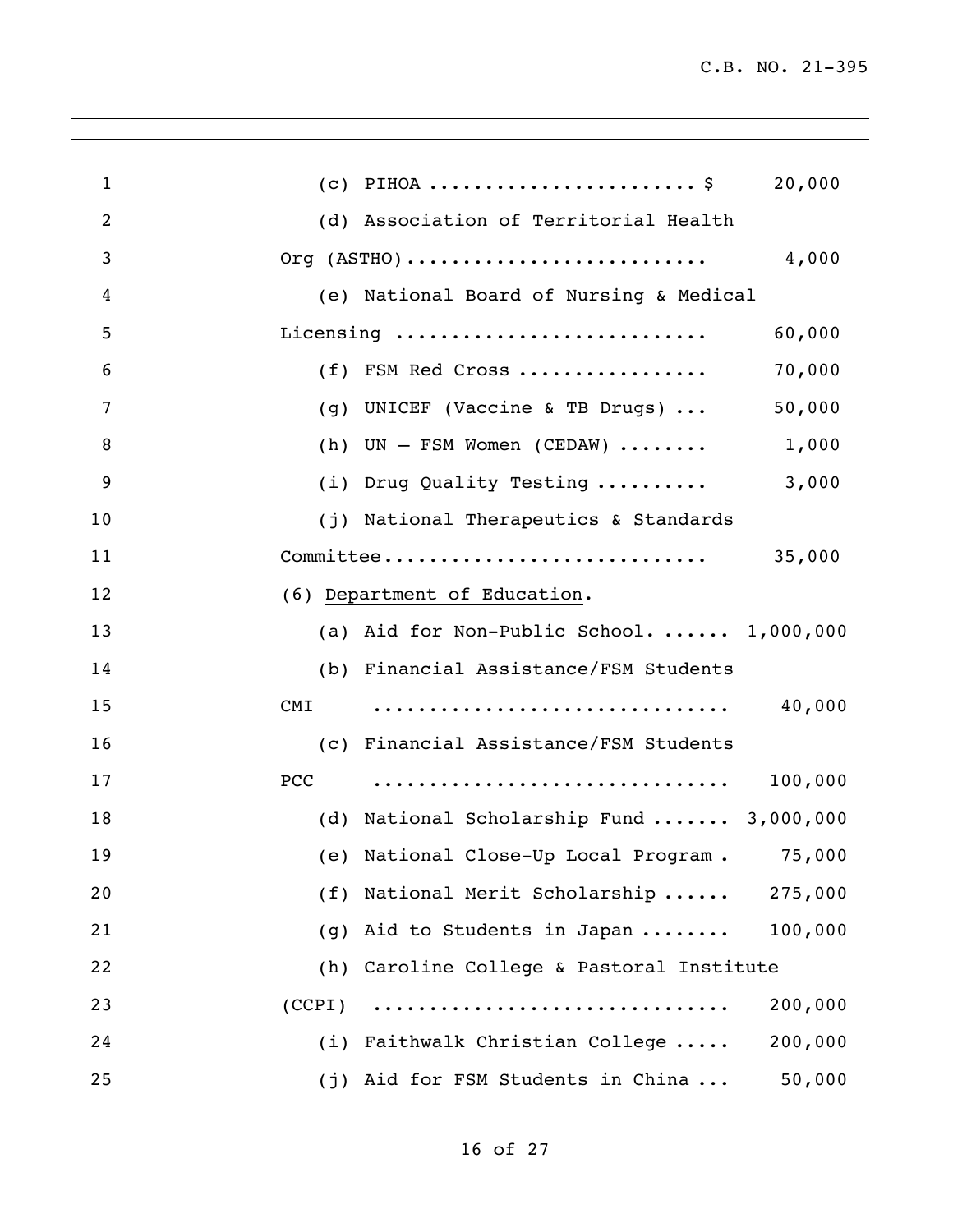| $\mathbf{1}$   | (k) Aid for FSM Students in Fiji $\ldots$ \$ 35,000                                                      |
|----------------|----------------------------------------------------------------------------------------------------------|
| $\overline{2}$ | (7) Department of Transportation,                                                                        |
| 3              | Communications & Infrastructure.                                                                         |
| 4              | 6,075<br>(a) Asia Pacific Telecommunity                                                                  |
| 5              | (b) International Telecommunications                                                                     |
| 6              | $\texttt{Union}(\texttt{ITU}) \texttt{} \dots \dots \dots \dots \dots \dots \dots \dots \dots$<br>25,867 |
| 7              | (c) International Civil Aviation Org.                                                                    |
| 8              | (ICAO) including prior years obligation.<br>203,293                                                      |
| 9              | (d) FSM Capital Energy (Utilities)  600,000                                                              |
| 10             | (e) Micronesian Shipping Commission . 25,000                                                             |
| 11             | (f) Fueling & Provisions of Caroline                                                                     |
| 12             | Voyager and Navigator 1,345,830                                                                          |
| 13             | (g) FSM National Gov't Computer                                                                          |
| 14             | Network Bandwidth contract 177,420                                                                       |
| 15             | (8) Department of Justice.                                                                               |
| 16             | (a) Kosrae JLEA<br>75,000                                                                                |
| 17             | (b) Pohnpei JLEA<br>200,000                                                                              |
| 18             | $(c)$ Chuuk JLEA<br>200,000                                                                              |
| 19             | 75,000<br>(d) Yap JLEA                                                                                   |
| 20             | 324,380<br>(e) Police Academy                                                                            |
| 21             | (f) DOJ Fuel Subsidy<br>550,000                                                                          |
| 22             | WIPO<br>3,200<br>(g)                                                                                     |
| 23             | INTERPOL Membership Activities.<br>50,000<br>(h)                                                         |
| 24             | Ammunitions for side arms & long<br>(i)                                                                  |
| 25             | rifles<br>25,000                                                                                         |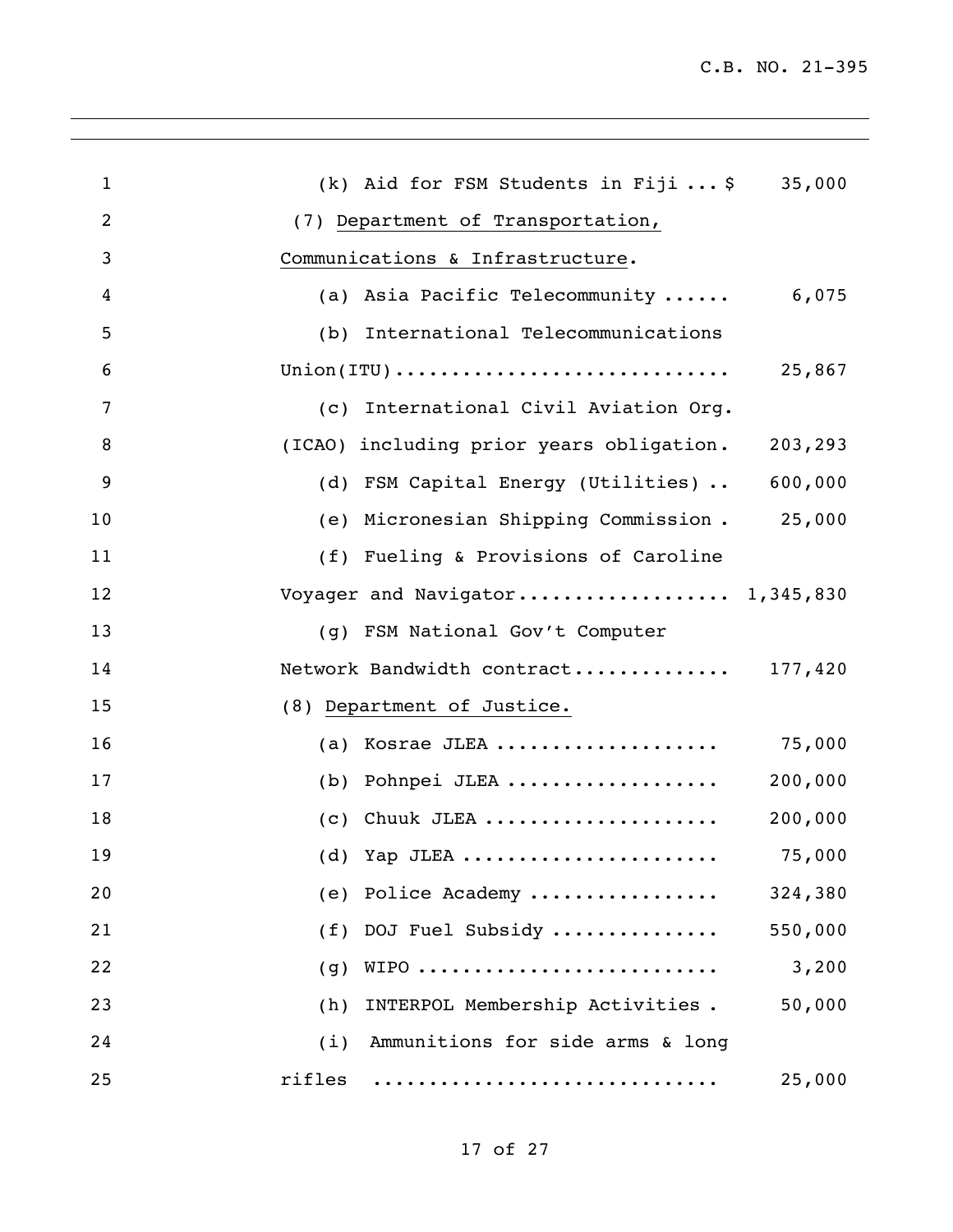| $\mathbf{1}$   | (j) Organization for the Prohibition of Chemical        |
|----------------|---------------------------------------------------------|
| $\overline{2}$ | Weapons (OPCW) including $arrears \ldots$ . \$<br>7,962 |
| 3              | (k) Comprehensive Nuclear Test Ban Treaty               |
| 4              | Organization (CTBT) including arrears 13,708            |
| 5              | (9) Department of DECCEM                                |
| 6              | (a) UNEP<br>835                                         |
| 7              | (b) UN Framework Convention                             |
| 8              | $(UNFCC)$<br>325                                        |
| 9              | (c) UN Convention to Combat                             |
| 10             | Desertification<br>195                                  |
| 11             | (d) Secretariat of the Pacific                          |
| 12             | Region Environment Program (SPREP membership) 10,768    |
| 13             | (e) Waigani Convention<br>1,190                         |
| 14             | (f) SPREP Noumea Convention  1,764                      |
| 15             | (g) Earth Day Activities $15,000$                       |
| 16             | $(h)$ 8 <sup>th</sup> Bi-Annual Environment             |
| 17             | 20,000<br>Conference                                    |
| 18             | (i) Basel Convention<br>197                             |
| 19             | (j) Kyoto Protocol<br>484                               |
| 20             | (k) WMO Membership (current fee and                     |
| 21             | outstanding prior obligations<br>15,000                 |
| 22             | Disaster Assistance Emergency Fund<br>200,000<br>(1)    |
| 23             | (m) Disaster Relief Fund<br>100,000                     |
| 24             | (n) Stockholm Convention membership<br>550              |
| 25             | (10) Office of NACHP.                                   |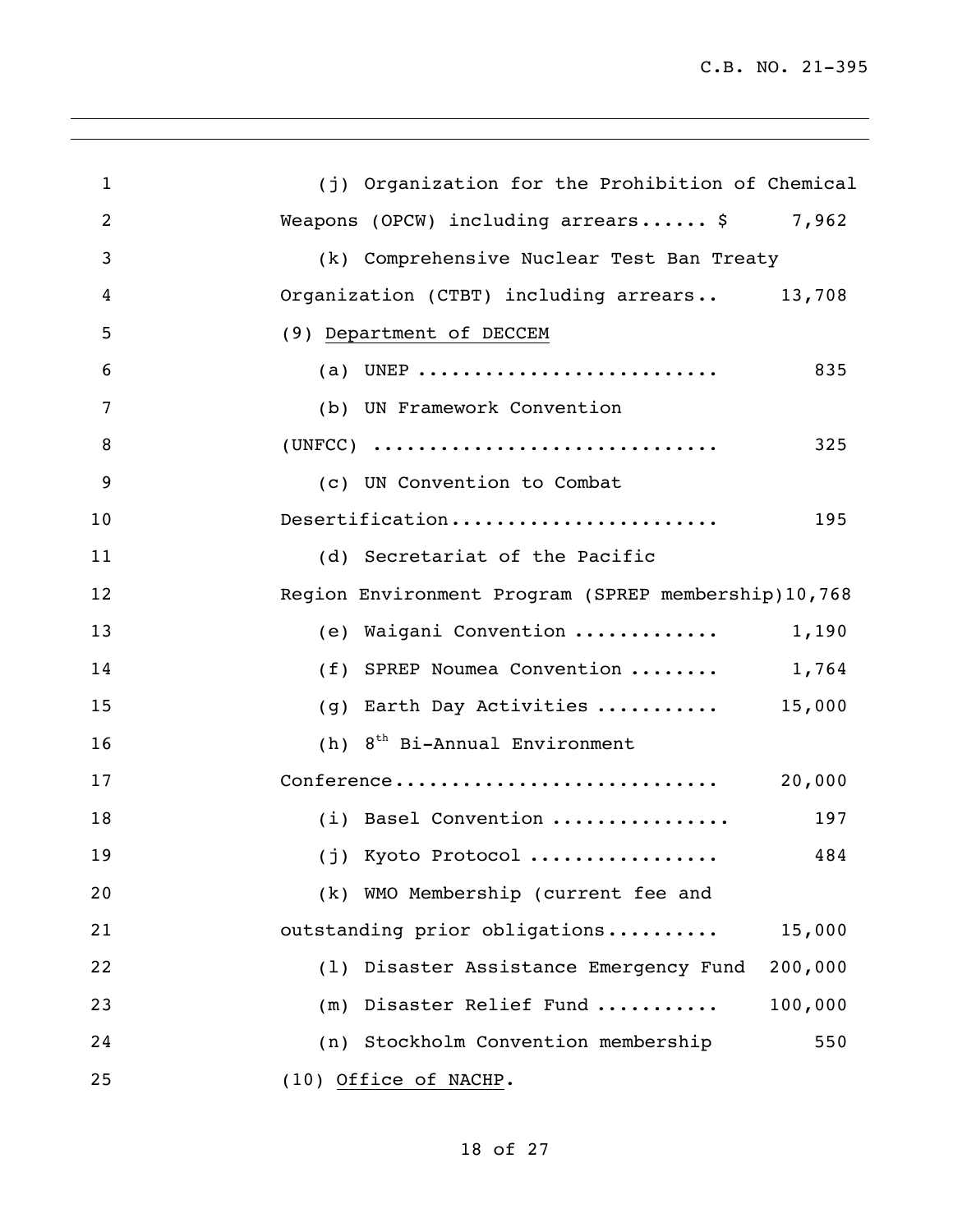| $\mathbf 1$    | (a) UNESCO membership fee  \$<br>4,000       |
|----------------|----------------------------------------------|
| $\overline{2}$ | $(b)$ NCSHPO<br>2,760                        |
| 3              | $(c)$ PARBICA<br>100                         |
| 4              | $(d)$ PIALA<br>100                           |
| 5              | 54                                           |
| 6              | $(f)$ Library fee<br>50                      |
| 7              | (11) Congress of the FSM.                    |
| 8              | (a) Climate Change Conference<br>50,000      |
| 9              | (c) Staff Upgrade<br>25,000                  |
| 10             | 30,000<br>MRA Conference in Japan<br>(d)     |
| 11             | Fisheries Meeting<br>30,000<br>(e)           |
| 12             | 12,500<br>IPU Annual dues<br>(f)             |
| 13             | 25,000<br>(g) COFA Alliance Nat'l Network    |
| 14             | (h)  Compact of Free Association 1           |
| 15             | HistoricaProject<br>25,000                   |
| 16             | (12) Resources (Other Grants, Subsidies &    |
| 17             | Contributions)                               |
| 18             | (a) COM Board Meeting<br>5,000               |
| 19             | (b) COM Treaty Obligations<br>25,000         |
| 20             | (c) FSM Social Security<br>1,000,000         |
| 21             | Kosrae Judiciary Subsidy  .<br>40,000<br>(d) |
| 22             | Pohnpei Judiciary Subsidy.<br>60,000<br>(e)  |
| 23             | Chuuk Judiciary Subsidy<br>110,000<br>(f)    |
| 24             | Yap Judiciary Subsidy<br>40,000<br>(g)       |
| 25             | 50,000<br>National Law Day<br>(h)            |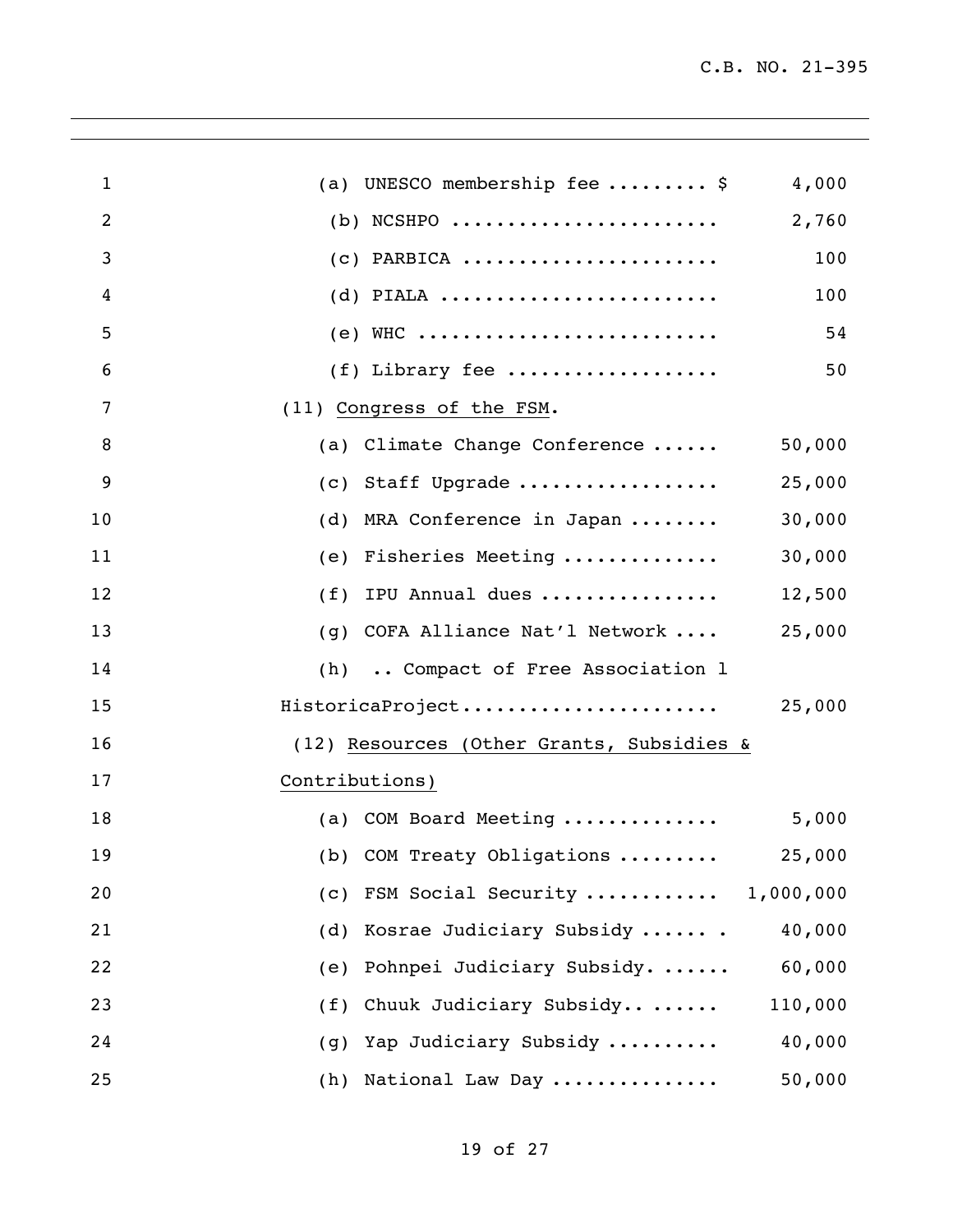| $\mathbf{1}$   | (i) Micronesian Legal Services                                     |         |
|----------------|--------------------------------------------------------------------|---------|
| $\overline{2}$ |                                                                    | 250,000 |
| 3              | (j) NORMA-Forum Fisheries Agency                                   | 63,000  |
| 4              | $(k)$ NORMA-WCPFC Membership fee                                   | 318,397 |
| 5              | PNA Membership Fee<br>(1)                                          | 10,000  |
| 6              | Independence Day Activities<br>(m)                                 | 50,000  |
| 7              | (n) MLFC Loan Payment                                              | 260,000 |
| 8              | (o) Single Audit fees and cost                                     | 460,000 |
| 9              | (p) Staff housing                                                  | 750,000 |
| 10             | (q) Recruitment & Repatriation $\ldots$ .                          | 223,218 |
| 11             | Section 9.<br>Capital and Human Resources Development.             |         |
| 12             | The sum of $$15,110,455$ , or so much thereof as may be necessary, |         |
| 13             | is hereby appropriated from the General Fund of the Federated      |         |
| 14             | States of Micronesia for the fiscal year ending September 30,      |         |
| 15             | 2022, for the following capital improvements, development          |         |
| 16             | programs and projects and human resources development. Of the      |         |
| 17             | total amount of funds appropriated herein, \$1,000,000 shall be    |         |
| 18             | deemed to come from funds available under the Amended Compact      |         |
| 19             | from the education sector; and \$1,246,022 shall be deemed to come |         |
| 20             | from funds available under the Supplemental Education Grant.       | The     |
| 21             | sum appropriated by this section shall be apportioned as follows:  |         |
| 22             | (1) College of Micronesia - FSM.                                   |         |
| 23             | (a) COM-FSM - operation  \$ 4,000,000                              |         |
| 24             | (b) Fisheries Maritime Institute                                   | 919,392 |
| 25             | (c) Supplemental Education Grant                                   | 689,948 |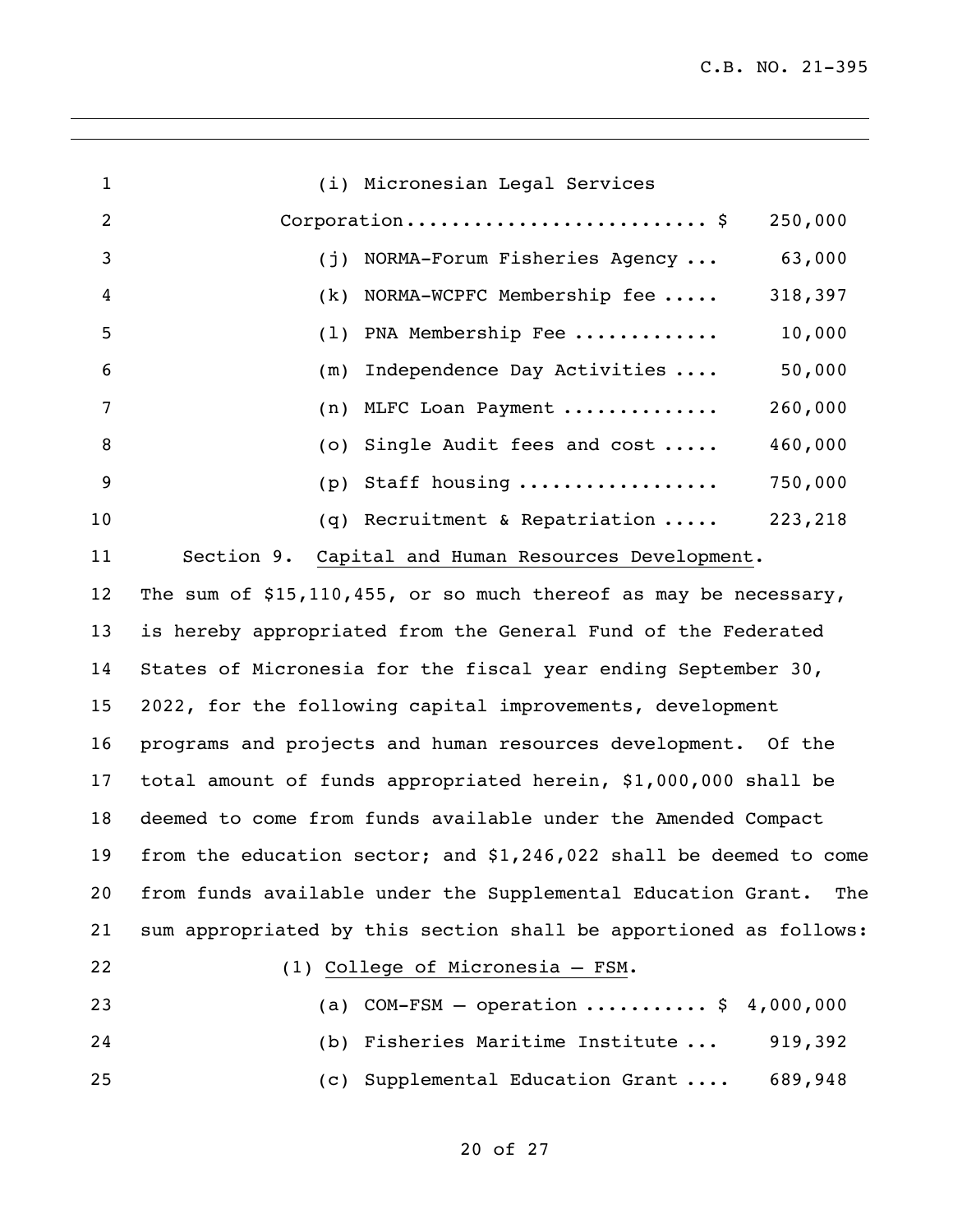| $\mathbf{1}$   | (d) COM-FSM Endowment Fund  \$<br>285,000              |
|----------------|--------------------------------------------------------|
| $\overline{2}$ | (e) Public Health/DDFT<br>250,000                      |
| 3              | (2) Department of Finance & Administration.            |
| 4              | (a) FSM Warehouse lease & maintenance<br>40,000        |
| 5              | (b) PCD Awareness & Training $\ldots \ldots$<br>35,000 |
| 6              | (3) Department of Resources & Development.             |
| 7              | (a) R&D Conference<br>73,000                           |
| 8              | 80,000<br>(b) Tourism Conference                       |
| 9              | (c) Tourism Project Implementation &                   |
| 10             | Planning<br>450,000                                    |
| 11             | 75,000<br>(d) Tourism Public Awareness                 |
| 12             | (e) FSM Assoc. of Chamber of Commerce/                 |
| 13             | Support to COC<br>67,000                               |
| 14             | (f) Foreign Investment Data Management                 |
| 15             | 69,500<br>System                                       |
| 16             | 75,000<br>$(g)$ R&D SNLC                               |
| 17             | (4) Department of Transportation,                      |
| 18             | Communications and Infrastructure.                     |
| 19             | (a) Operation and drydocking of Caroline               |
| 20             | Voyager & Navigator 1,000,000                          |
| 21             | (b) FSM National Government Computer                   |
| 22             | Network<br>100,000                                     |
| 23             | (c) FSM National Government Facility                   |
| 24             | Improvements & Renovation 1,621,665                    |
| 25             | 300,000<br>(d) FSM Capital Road Improvement            |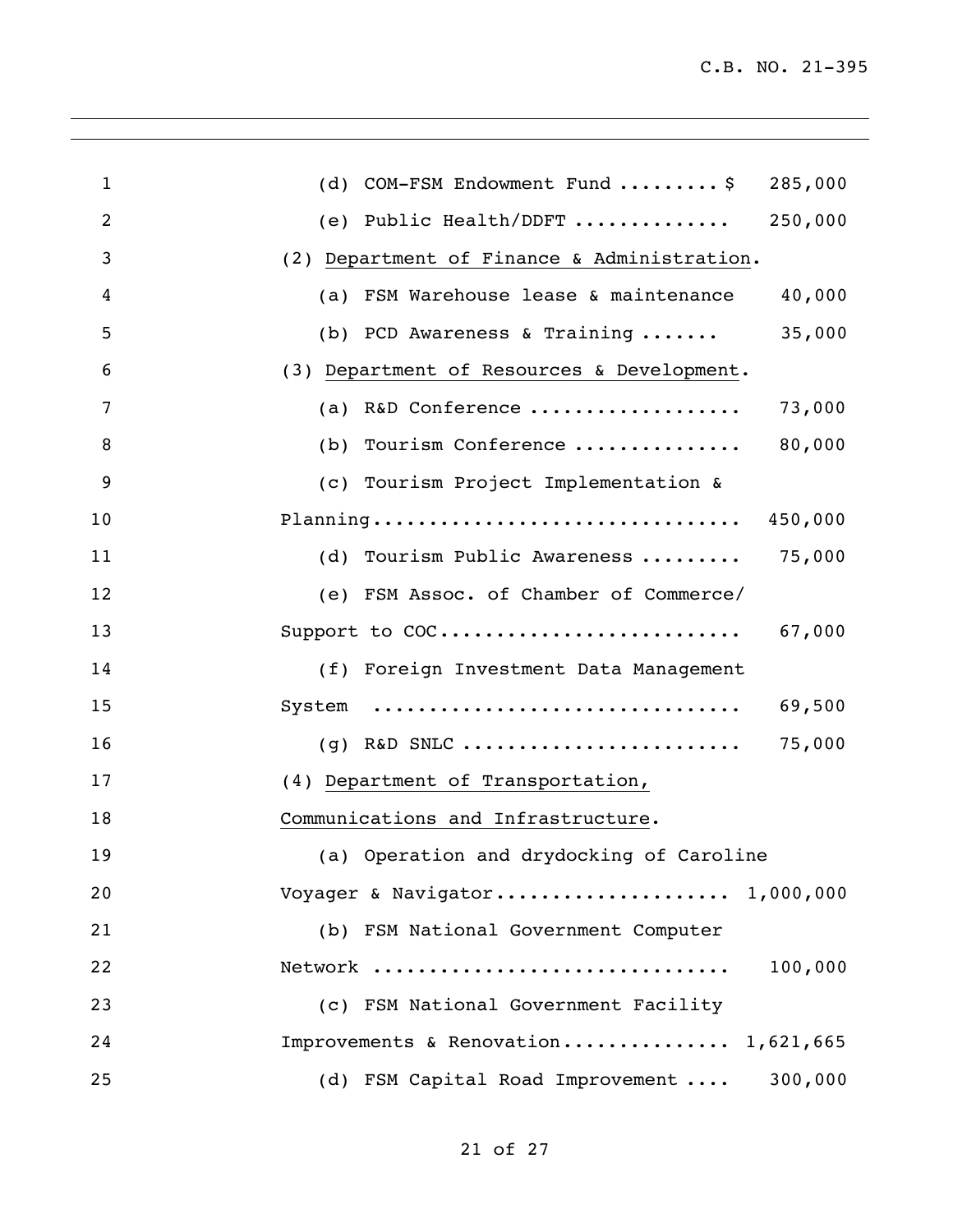| $\mathbf{1}$   | (5) Department of Justice.                               |
|----------------|----------------------------------------------------------|
| $\overline{2}$ | (a) Anti-human trafficking enforcement,                  |
| 3              | campaign and investigation \$<br>125,000                 |
| 4              | (b) Victims Shelter & Services<br>200,000                |
| 5              | (c) Patrol Boat maintenance<br>150,000                   |
| 6              | (d) DOJ Satellite phone & billing<br>10,000              |
| 7              | 50,000<br>(e) HT Annual conference                       |
| 8              | (f) Build Anti Trafficking Shelters                      |
| 9              | in Pohnpei, Kosrae & Yap<br>150,000                      |
| 10             | (g) Law Reform Initiatives $\ldots \ldots \ldots$ 75,000 |
| 11             | $(6)$ DECCEM.                                            |
| 12             | (a) National & State Table Top                           |
| 13             | Exercise<br>30,000                                       |
| 14             | (b) Fourth Disaster Risk Management                      |
| 15             | Environment Conference<br>40,000                         |
| 16             | (c) Outer Island Trip assessment on                      |
| 17             | Climate Change & Disaster Risk Management 80,000         |
| 18             | (d) International Day for Disaster                       |
| 19             | Reduction (IDDR)<br>12,000                               |
| 20             | (e) Digital Atlas Development for All                    |
| 21             | FSM outer/outlying Islands<br>255,000                    |
| 22             | (7) National Election.                                   |
| 23             | (a) Voter ID Card & New Voter                            |
| 24             | Registration Project<br>50,000                           |
| 25             | (8) Department of Health and Social Affairs.             |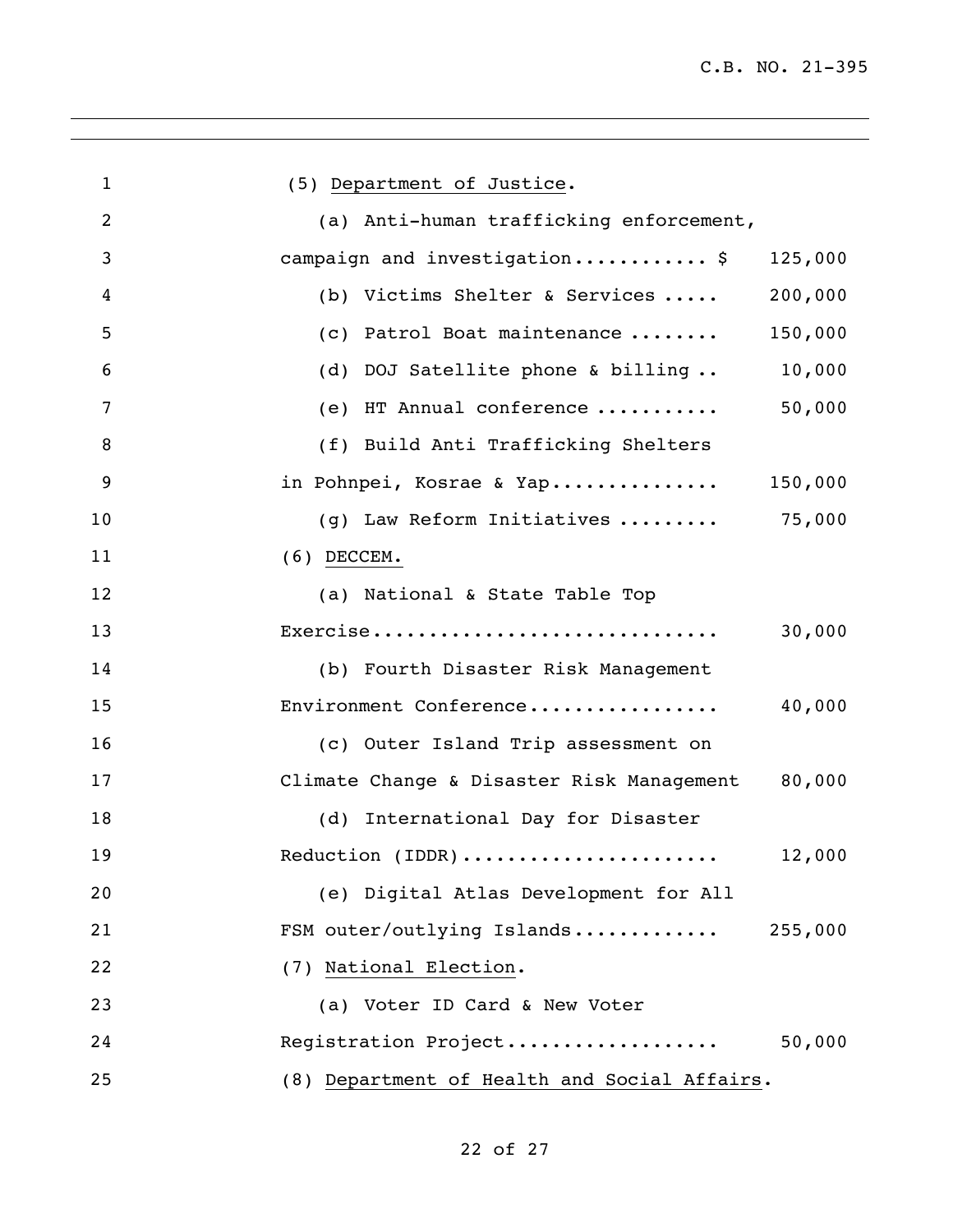| $\mathbf{1}$   | (a) Health Services Special Pathologist        |
|----------------|------------------------------------------------|
| $\overline{2}$ | (Histopathology improvement)\$<br>105,000      |
| 3              | (b) Medical Specialist Team<br>195,000         |
| 4              | $(c)$ MOE $-$ BHWP Med<br>22,200               |
| 5              | (d) Electronic Health Record System<br>35,000  |
| 6              | (e) Youth Sports Program  50,000               |
| 7              | (f) Rheumatic Heart Program<br>120,000         |
| 8              | (g) FSM Vector Surveillance & Control          |
| 9              | 50,000<br>Program                              |
| 10             | (h) Implementing IHR Core Capacity             |
| 11             | to Improve Security 50,000                     |
| 12             | (9) Department of Education.                   |
| 13             | (a) NDOE Year 3 Project (SEG) $\ldots$ 556,074 |
| 14             | (b) School Accreditation<br>431,877            |
| 15             | (c) Teacher Certification Project<br>205,273   |
| 16             | (d) Assessment & Research to revive            |
| 17             | 140,312<br>NMCT                                |
| 18             | (e) Printing & Ship of Science SLOs<br>75,000  |
| 19             | (e) Expansion and development of               |
| 20             | Language Arts SLOs<br>232,214                  |
| 21             | $(f)$ CELEP<br>50,000                          |
| 22             | $(10)$ NORMA                                   |
| 23             | (a) Commemoration of World Tuna Day<br>70,000  |
| 24             | (b) Electronic Monitoring Project - 2023       |
| 25             | T3 Challenge<br>150,000                        |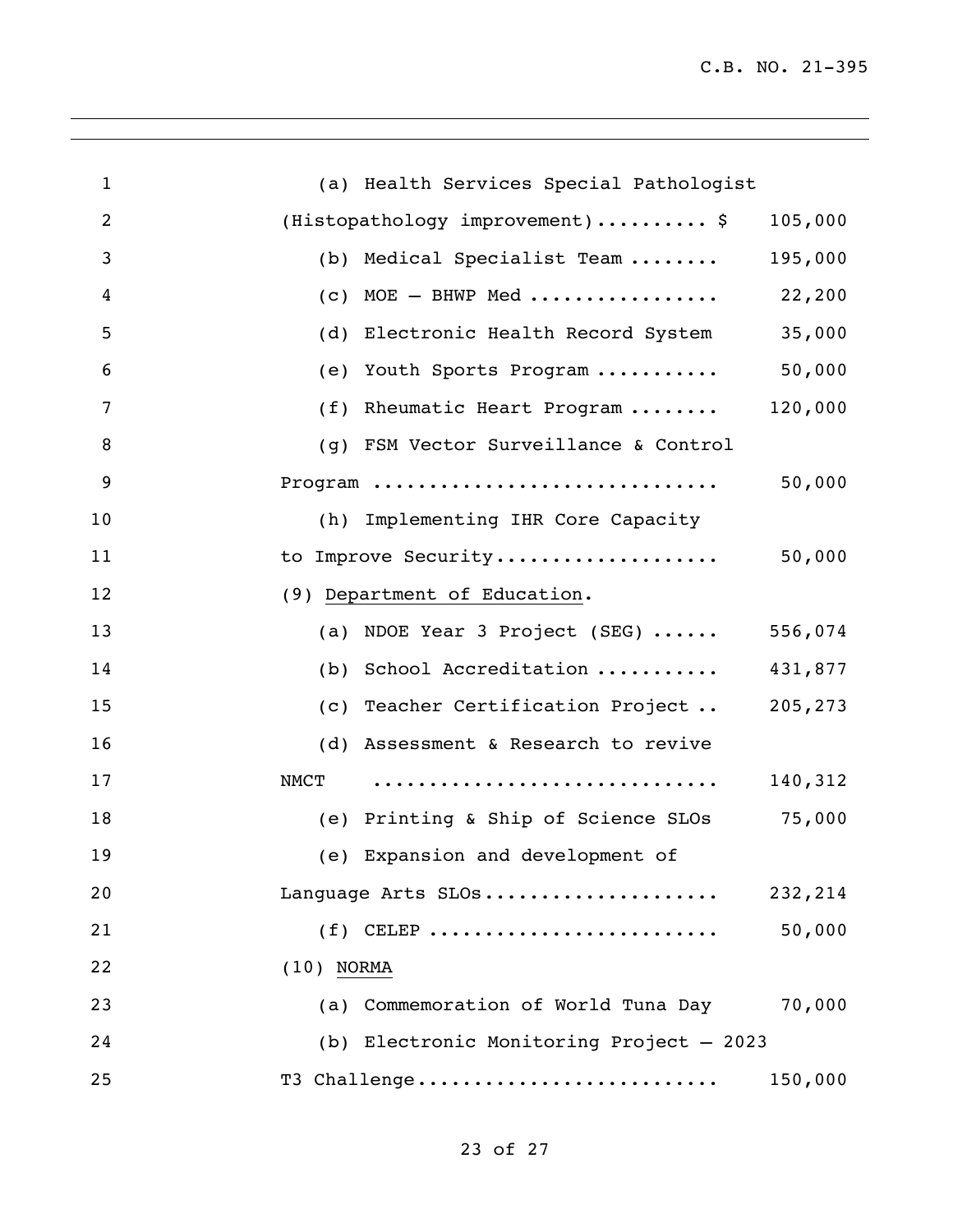| $\mathbf{1}$ | (c) Hosting of WCPFC TCC & SC $\frac{1}{2}$<br>10,000                 |
|--------------|-----------------------------------------------------------------------|
| 2            | (d) Internship of students in the                                     |
| 3            | area of fisheries management<br>5,000                                 |
| 4            | (11) Other Capital & Human Resource Development.                      |
| 5            | (a) JCRP Legal Counsel $1,200,000$                                    |
| 6            | Section 10. Employment Ceilings. The maximum number of                |
|              | 7 positions for each branch and agency of the National Government of  |
|              | 8 the Federated States of Micronesia for fiscal year 2022 shall be    |
| 9            | as follows:                                                           |
| 10           | (1) Executive Branch<br>649                                           |
| 11           | (2) Legislative Branch<br>66                                          |
| 12           | Judiciary Branch<br>42<br>(3)                                         |
| 13           | $(4)$ Public Auditor<br>23                                            |
| 14           | (5) Agencies                                                          |
| 15           | (a) National Oceanic Resource                                         |
| 16           | Management Authority<br>29                                            |
| 17           | (b) FSM Banking Board<br>4                                            |
| 18           | (c) FSM Insurance Board<br>5                                          |
| 19           | (d) National Postal Services<br>40.                                   |
| 20           | (6) Special Programs                                                  |
| 21           | (a) National Election Office<br>13                                    |
| 22           | Section 11. Reprogramming. Reprogramming of funds into or             |
| 23           | from the personnel budget line item shall not be permitted.<br>The    |
|              | 24 President, Speaker and Chief Justice may reprogram up to 10        |
|              | 25 percent to or from the funds appropriated in sections 2 (Operating |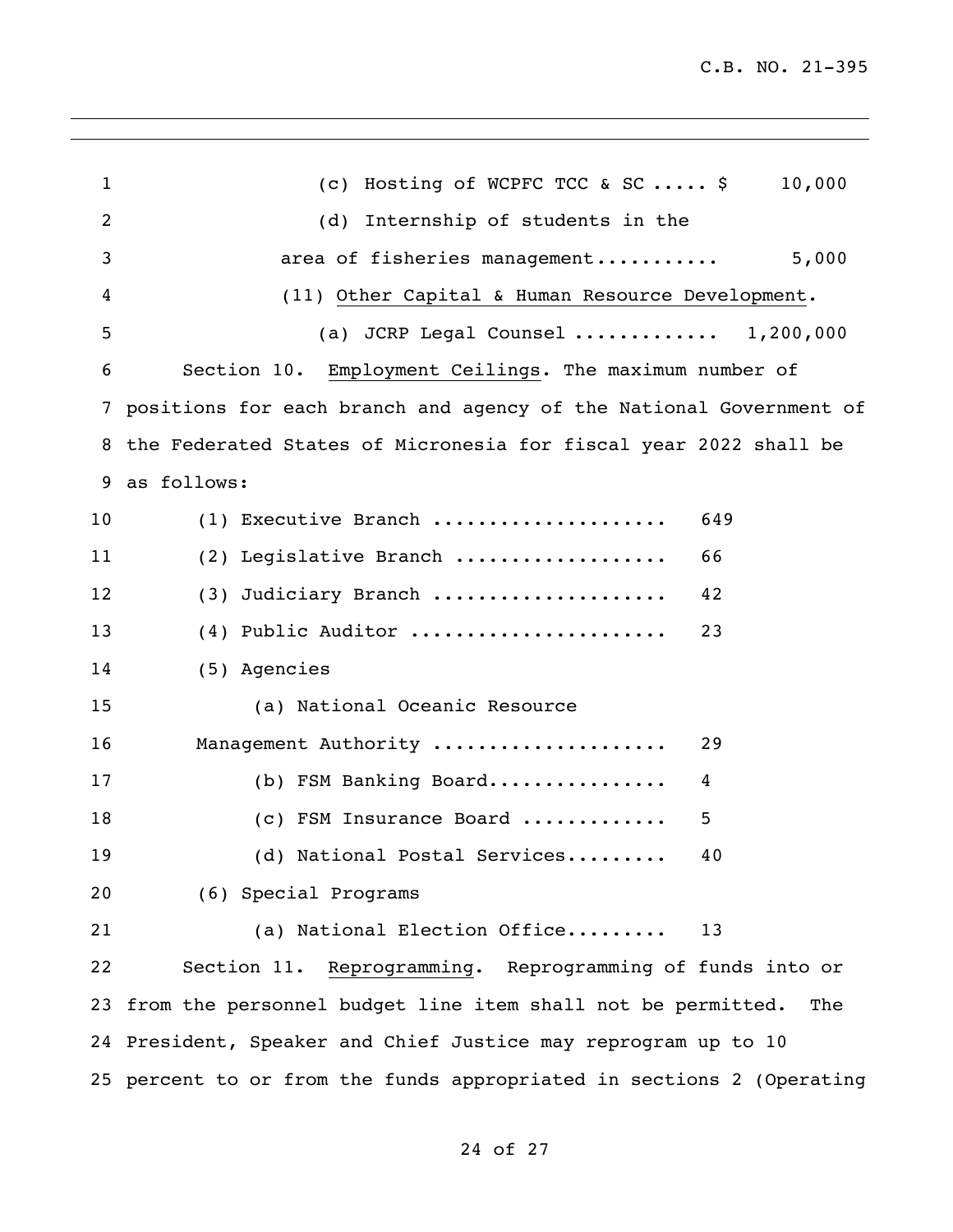expenses of the Executive Branch), 3 (Operating expenses of the Legislative Branch), and 4 (Operating expenses of the National Judicial Branch). Reprogramming of funds within a department, office or agency shall be effected by the head of such department, office or agency by specifying in writing to the Secretary of the Department of Finance and Administration of the FSM National Government, the accounts for which funding is either increased or decreased. Reprogramming other than as specified herein is not permitted, and more specifically, reprogramming into or out of any line item contained in section 8 (Grants, Subsidies and Contributions) or section 9 (Investment: Capital and Human Resources) is not permitted. The President shall report to Congress within one month of the last day of each financial quarter all amounts reprogrammed inter or intra a department, office or agency.

 Section 12. Allotment and management of funds and lapse dates.

(1) General provisions.

 (a) All funds appropriated by this act shall be allotted, managed, administered and accounted for in accordance with applicable law, including, but not limited to, the Financial Management Act of 1979.

 (b) The allottees shall be responsible for ensuring 24 that these funds, or so much thereof as may be necessary, are used solely for the purposes specified in this act, and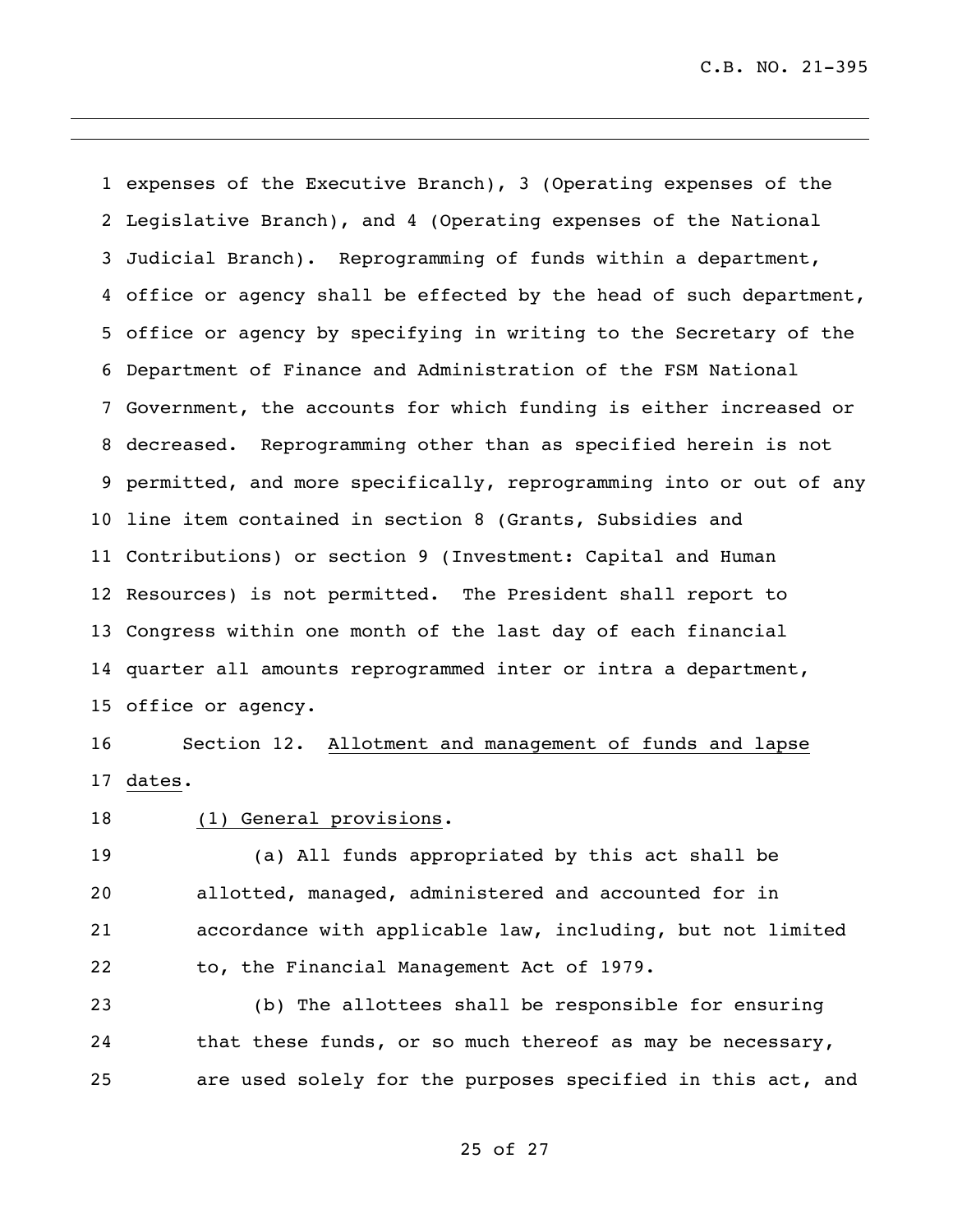| $\mathbf{1}$ | that no obligations are incurred in excess of the sums    |
|--------------|-----------------------------------------------------------|
| 2            | appropriated.                                             |
| 3            | (2) Allottees. The allottees of the funds appropriated by |
| 4            | this act are as follows:                                  |
| 5            | (a) Section 2 - the allottee of these funds shall be      |
| 6            | the President of the Federated States of Micronesia;      |
| 7            | (b) Section 3 - the allottee of these funds shall be      |
| 8            | the Speaker of the Congress of the Federated States of    |
| 9            | Micronesia;                                               |
| 10           | (c) Section $4$ - the allottee of these funds shall be    |
| 11           | the Chief Justice of the Supreme Court of the Federated   |
| 12           | States of Micronesia;                                     |
| 13           | (d) Section $5$ - the allottee of these funds shall be    |
| 14           | the Public Auditor of the Federated States of Micronesia; |
| 15           | (e) Sections 6 through 9 - the allottee of these funds    |
| 16           | shall be the President of the Federated States of         |
| 17           | Micronesia; PROVIDED, HOWEVER, that for the following     |
| 18           | subsections of sections 8 through 9 of this act:          |
| 19           | (i) Section 8, subsection $(11)(a)$ through $(h)$ -       |
| 20           | the allottee of these funds is the Speaker of the FSM     |
| 21           | Congress;                                                 |
| 22           | (ii) Section 8, subsection $(12)(d)$ through $(g)$ -      |
| 23           | the allottee of these funds shall be the Chief Justice    |
| 24           | of the respective State Supreme Court; and                |
| 25           | (ii) Section 9 (1)(a) through (d) - the allottee          |